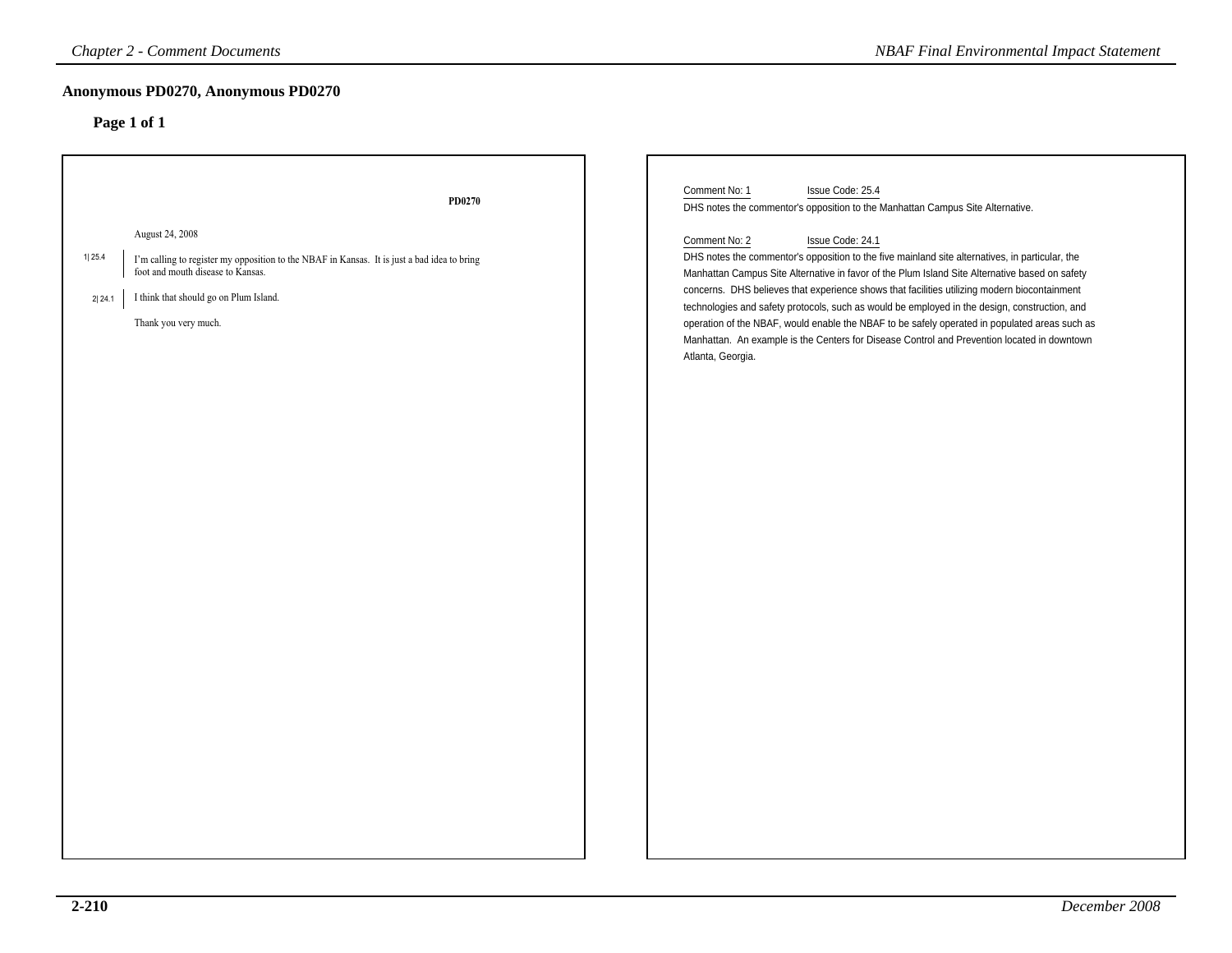### **Anonymous PD0272, Anonymous PD0272**

|                           | <b>Chapter 2 - Comment Documents</b>                                                                                                                                                                                                                                                                                                                                                                                                                               | <b>NBAF Final Environmental Impact Statement</b>                                                                                                                                                                                                                                                                                                                                                                                                                                                                                                                                                                                                                                                                                                                                                                                                                                                                                                                                                                                                                                                                                                                                                                                                                                                                                                                                                                                                                                                                                                                        |
|---------------------------|--------------------------------------------------------------------------------------------------------------------------------------------------------------------------------------------------------------------------------------------------------------------------------------------------------------------------------------------------------------------------------------------------------------------------------------------------------------------|-------------------------------------------------------------------------------------------------------------------------------------------------------------------------------------------------------------------------------------------------------------------------------------------------------------------------------------------------------------------------------------------------------------------------------------------------------------------------------------------------------------------------------------------------------------------------------------------------------------------------------------------------------------------------------------------------------------------------------------------------------------------------------------------------------------------------------------------------------------------------------------------------------------------------------------------------------------------------------------------------------------------------------------------------------------------------------------------------------------------------------------------------------------------------------------------------------------------------------------------------------------------------------------------------------------------------------------------------------------------------------------------------------------------------------------------------------------------------------------------------------------------------------------------------------------------------|
|                           | Anonymous PD0272, Anonymous PD0272<br>Page 1 of 1                                                                                                                                                                                                                                                                                                                                                                                                                  |                                                                                                                                                                                                                                                                                                                                                                                                                                                                                                                                                                                                                                                                                                                                                                                                                                                                                                                                                                                                                                                                                                                                                                                                                                                                                                                                                                                                                                                                                                                                                                         |
| 1 25.4<br>2 21.4<br>3 2.0 | PD0272<br>August 24, 2008<br>I'm a Aurora, Riley County resident and I would like to state my opposition to the NBAF<br>being located at Manhattan, Kansas. Due to the fact this is the center of the nation's<br>breadbasket and what would happen if the smallest thing went wrong.<br>We are already so close to Fort Riley, we're sort of a target for terrorists. And I'm afraid<br>the reputation of Homeland Security is not very reassuring.<br>Thank you. | Comment No: 1<br>Issue Code: 25.4<br>DHS notes the commentor's opposition to the Manhattan Campus Site Alternative. The NBAF would<br>be designed and constructed using modern biocontainment technologies, and operated by trained<br>staff and security personnel to ensure the maximum level of worker and public safety and least risk to<br>the environment in accordance with all applicable federal, state, and local laws and regulations.<br>Comment No: 2<br>Issue Code: 21.4<br>DHS notes the commentor's concern that the NBAF would be a prime terrorist target. Section 3.14<br>and Appendix E of the NBAF EIS address accident scenarios, including external events such as a<br>terrorist attack. A separate Threat and Risk Assessment (TRA) (designated as For Official Use Only)<br>was developed outside of the EIS process in accordance with the requirements stipulated in federal<br>regulations. The purpose of the TRA was to identify potential vulnerabilities and weaknesses<br>associated with the NBAF and are used to recommend the most prudent measures to establish a<br>reasonable level of risk for the security of operations of the NBAF and public safety. Because of the<br>importance of the NBAF mission and the associated work with potential high-consequence biological<br>pathogens, critical information related to the potential for adverse consequences as a result of<br>intentional acts has been incorporated into the NEPA process.<br>Comment No: 3<br>Issue Code: 2.0<br>DHS notes the commentor's statement. |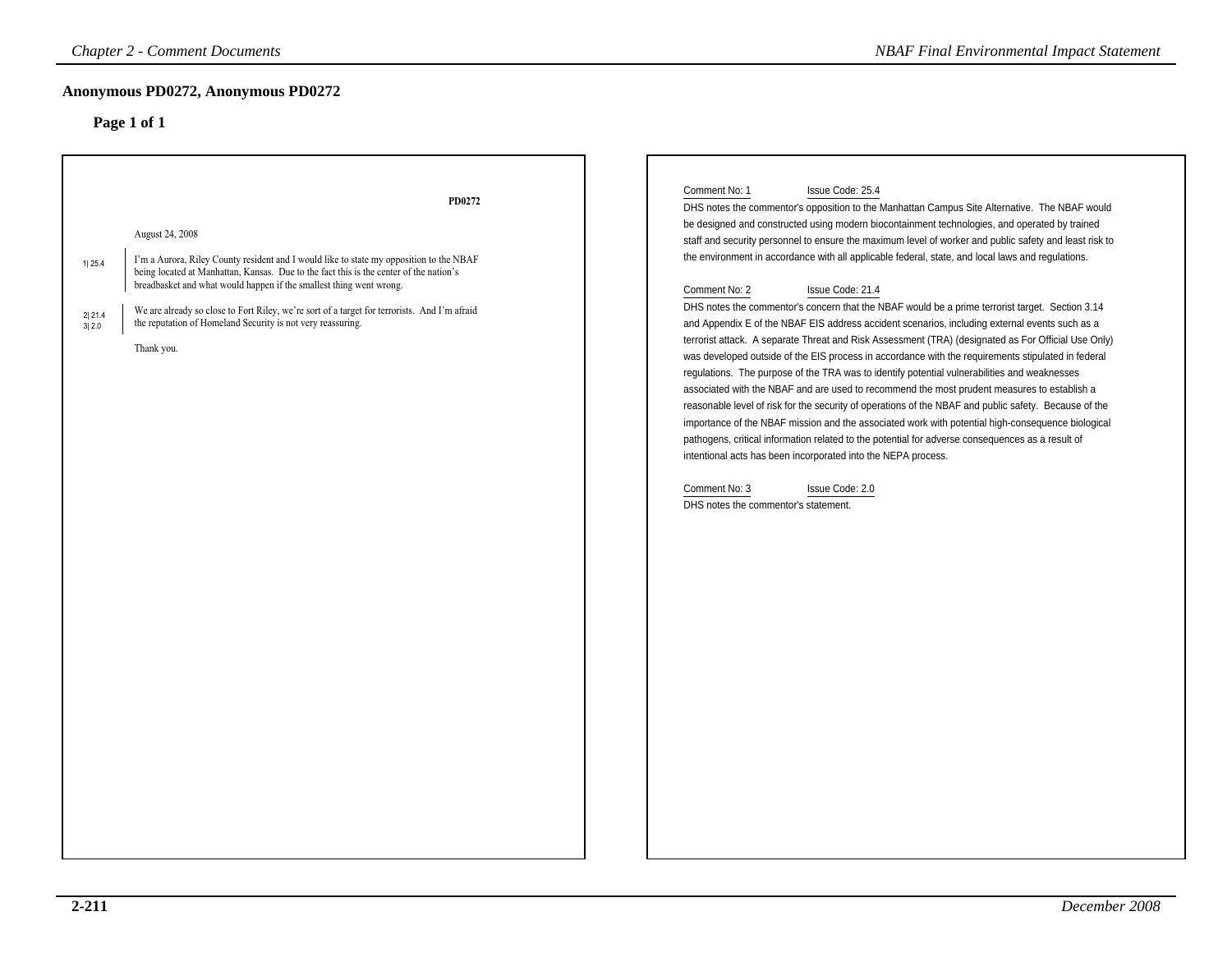### **Anonymous PD0275, Anonymous PD0275**

| <b>Chapter 2 - Comment Documents</b>                                                                                                                                                                                                                                                                                                                                                                                                                                                                                                                                                                                                                                                                         | <b>NBAF Final Environmental Impact Statement</b>                                                                                                                                                                                                                                                                                                                                                                                                                                                                                                                                                                                                                                                                                                                                                                                                                                                                                                          |
|--------------------------------------------------------------------------------------------------------------------------------------------------------------------------------------------------------------------------------------------------------------------------------------------------------------------------------------------------------------------------------------------------------------------------------------------------------------------------------------------------------------------------------------------------------------------------------------------------------------------------------------------------------------------------------------------------------------|-----------------------------------------------------------------------------------------------------------------------------------------------------------------------------------------------------------------------------------------------------------------------------------------------------------------------------------------------------------------------------------------------------------------------------------------------------------------------------------------------------------------------------------------------------------------------------------------------------------------------------------------------------------------------------------------------------------------------------------------------------------------------------------------------------------------------------------------------------------------------------------------------------------------------------------------------------------|
| Anonymous PD0275, Anonymous PD0275<br>Page 1 of 1                                                                                                                                                                                                                                                                                                                                                                                                                                                                                                                                                                                                                                                            |                                                                                                                                                                                                                                                                                                                                                                                                                                                                                                                                                                                                                                                                                                                                                                                                                                                                                                                                                           |
| PD0275<br>August 24, 2008<br>I would like to have on record that I am opposed to NBAF in Manhattan, Kansas. And I<br>1 25.4<br>I've lived in Manhattan for 13 years.<br>live at<br>And I think that the dangers of such a facility far outweigh the benefits. I think that the<br>proposed research that would go on here would be better off inisolated on a island as it<br>2 5.0<br>was on Plum Island rather than studying potentially fatal and deadly diseases for animals<br>3 24.1<br>and humans here in the heartland where in fact the humans aren't concentrated but the<br>animals are.<br>So I would like to have on record that I am against this facility in Manhattan, Kansas.<br>Thank you. | Comment No: 1<br>Issue Code: 25.4<br>DHS notes the commentor's opposition to the Manhattan Campus Site Alternative.<br>Comment No: 2<br>Issue Code: 5.0<br>DHS notes the commentor's opposition to the five mainland site alternatives, in particular, the<br>Manhattan Campus Site Alternative in favor of the Plum Island Site Alternative based on safety<br>concerns. DHS believes that experience shows that facilities utilizing modern biocontainment<br>technologies and safety protocols, such as would be employed in the design, construction, and<br>operation of the NBAF, would enable the NBAF to be safely operated in populated areas such as<br>Manhattan. An example is the Centers for Disease Control and Prevention located in downtown<br>Atlanta, Georgia.<br>Issue Code: 24.1<br>Comment No: 3<br>DHS notes the commentor's opposition to the Manhattan Campus Site Alternative in favor of the Plum<br>Island Site Alternative. |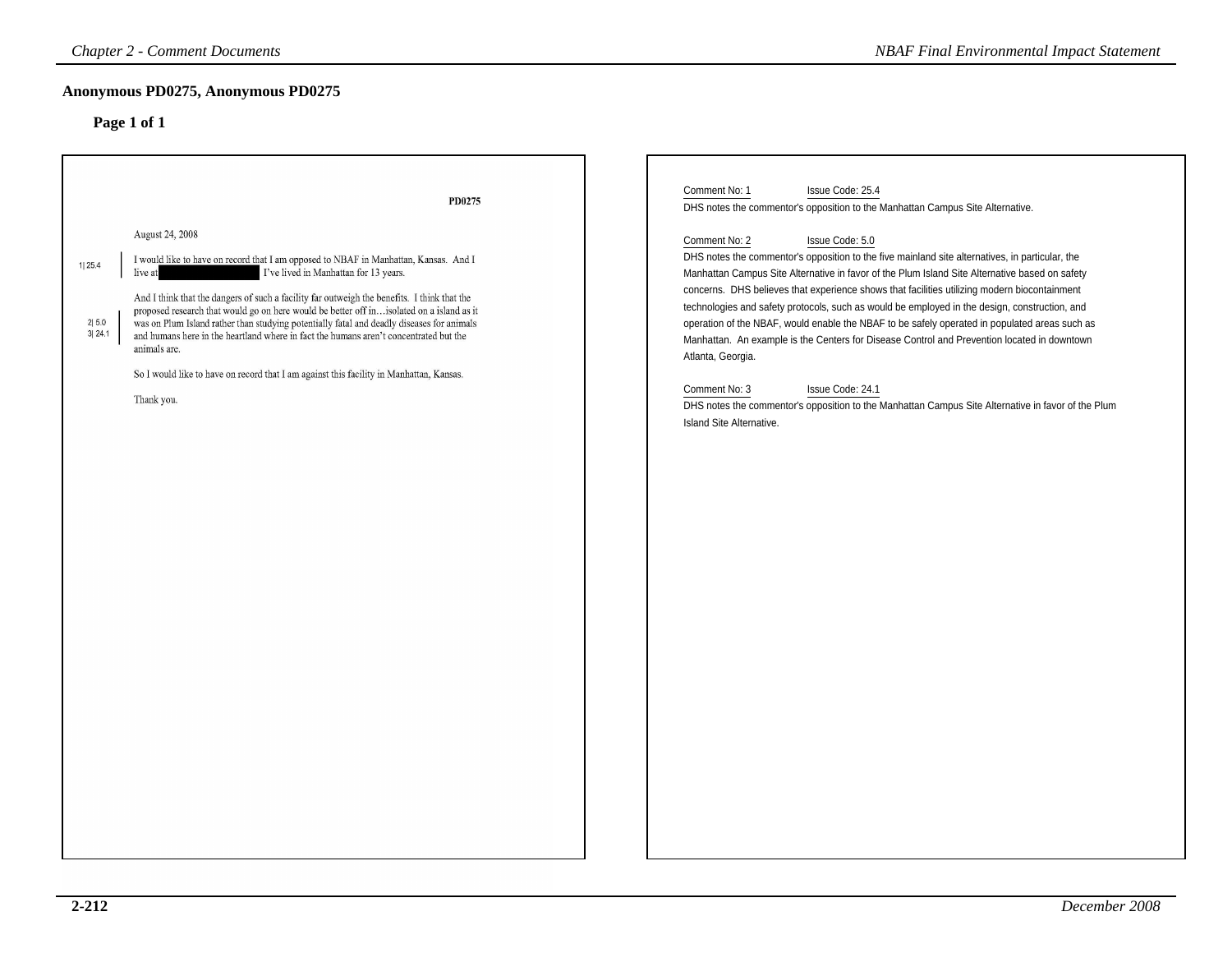# **Anonymous PD0277, Anonymous PD0277**

| <b>Chapter 2 - Comment Documents</b>                                                                                                                                                                                                                                                                                                                                                                                                                                                                                                                                                                                                                                     |        | <b>NBAF Final Environmental Impact Statement</b>                                                                                                                                                                                                                                                                                                                                                                                                                                                                                                                                                                                                                                                                                                                                   |
|--------------------------------------------------------------------------------------------------------------------------------------------------------------------------------------------------------------------------------------------------------------------------------------------------------------------------------------------------------------------------------------------------------------------------------------------------------------------------------------------------------------------------------------------------------------------------------------------------------------------------------------------------------------------------|--------|------------------------------------------------------------------------------------------------------------------------------------------------------------------------------------------------------------------------------------------------------------------------------------------------------------------------------------------------------------------------------------------------------------------------------------------------------------------------------------------------------------------------------------------------------------------------------------------------------------------------------------------------------------------------------------------------------------------------------------------------------------------------------------|
| Anonymous PD0277, Anonymous PD0277<br>Page 1 of 1                                                                                                                                                                                                                                                                                                                                                                                                                                                                                                                                                                                                                        |        |                                                                                                                                                                                                                                                                                                                                                                                                                                                                                                                                                                                                                                                                                                                                                                                    |
| August 24, 2008<br>Hi. I'm a Manhattan, Kansas resident. I've lived in Kansas since 1992. I work at<br>Kansas State University. And I'm strictly opposed to having this NBAF facility built<br>1  25.4<br>here in town. I think it is too high a risk. I think that such a facility needs to be built<br>2 5.0<br>somewhere else - on an island where there is some water as protection around.<br>Kansas, with a significant amount of livestock and our town with many people, young<br>people especially students, is simply not an appropriate place. And I feel that the risk<br>really is in no relation to the economic benefits for our community.<br>Thank you. | PD0277 | Comment No: 1<br>Issue Code: 25.4<br>DHS notes the commentor's opposition to the Manhattan Campus Site Alternative.<br>Comment No: 2<br>Issue Code: 5.0<br>DHS notes the commentor's opposition to the five mainland site alternatives, in particular, the<br>Manhattan Campus Site Alternative in favor of the Plum Island Site Alternative based on safety<br>concerns. DHS believes that experience shows that facilities utilizing modern biocontainment<br>technologies and safety protocols, such as would be employed in the design, construction, and<br>operation of the NBAF, would enable the NBAF to be safely operated in populated areas such as<br>Manhattan. An example is the Centers for Disease Control and Prevention located in downtown<br>Atlanta, Georgia. |
|                                                                                                                                                                                                                                                                                                                                                                                                                                                                                                                                                                                                                                                                          |        |                                                                                                                                                                                                                                                                                                                                                                                                                                                                                                                                                                                                                                                                                                                                                                                    |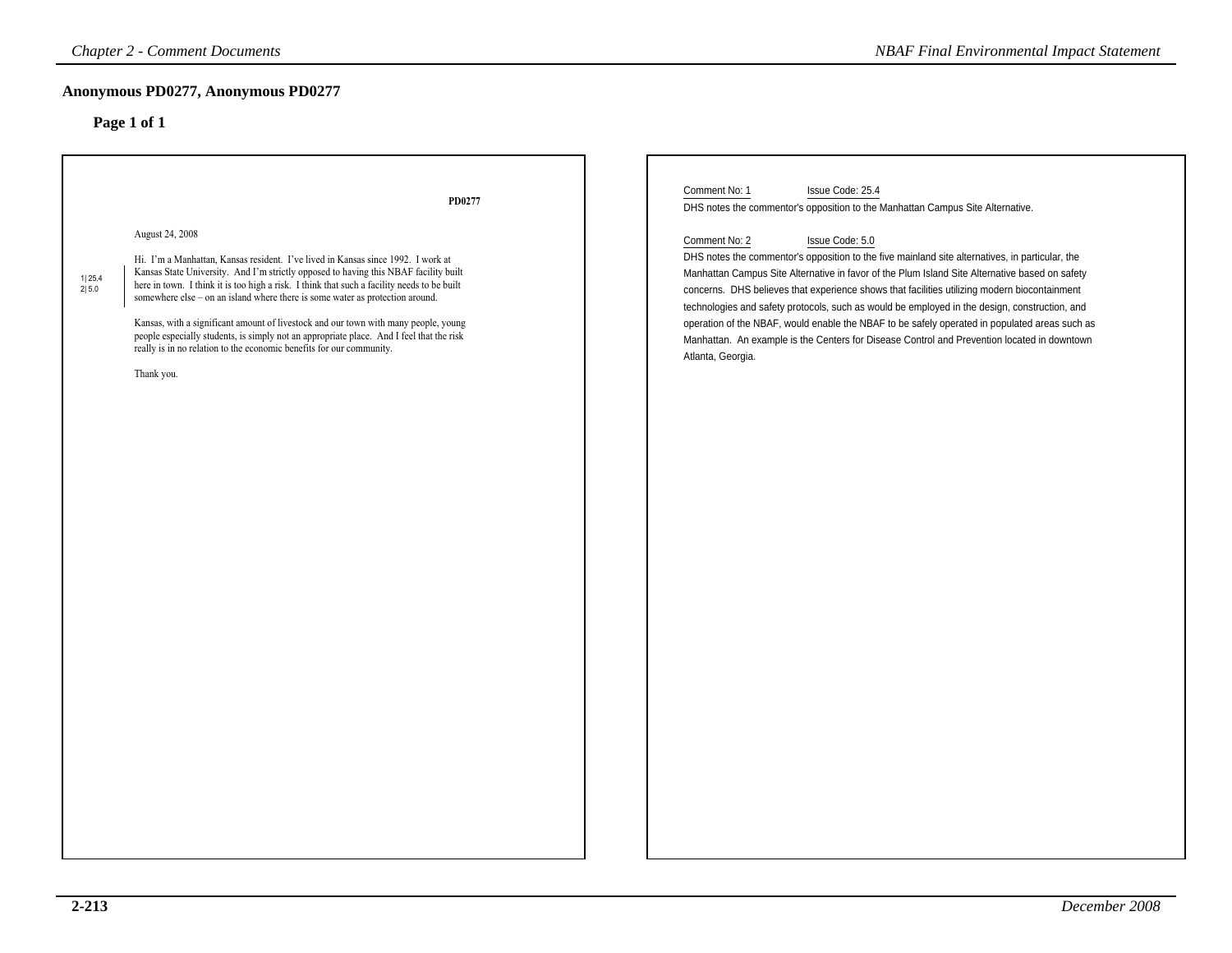| <b>Chapter 2 - Comment Documents</b>                                                                                                 | <b>NBAF Final Environmental Impact Statement</b>                                                                    |
|--------------------------------------------------------------------------------------------------------------------------------------|---------------------------------------------------------------------------------------------------------------------|
| Anonymous PD0278, Anonymous PD0278<br>Page 1 of 1                                                                                    |                                                                                                                     |
| ${\bf P} {\bf D} {\bf 0}$ 278                                                                                                        | Comment No: 1<br>Issue Code: 25.4<br>DHS notes the commentor's opposition to the Manhattan Campus Site Alternative. |
| August 24, 2008<br>I am a resident of Kansas and I think that this NBAF does not belong in the state at all.<br>1 25.4<br>Thank you. |                                                                                                                     |
|                                                                                                                                      |                                                                                                                     |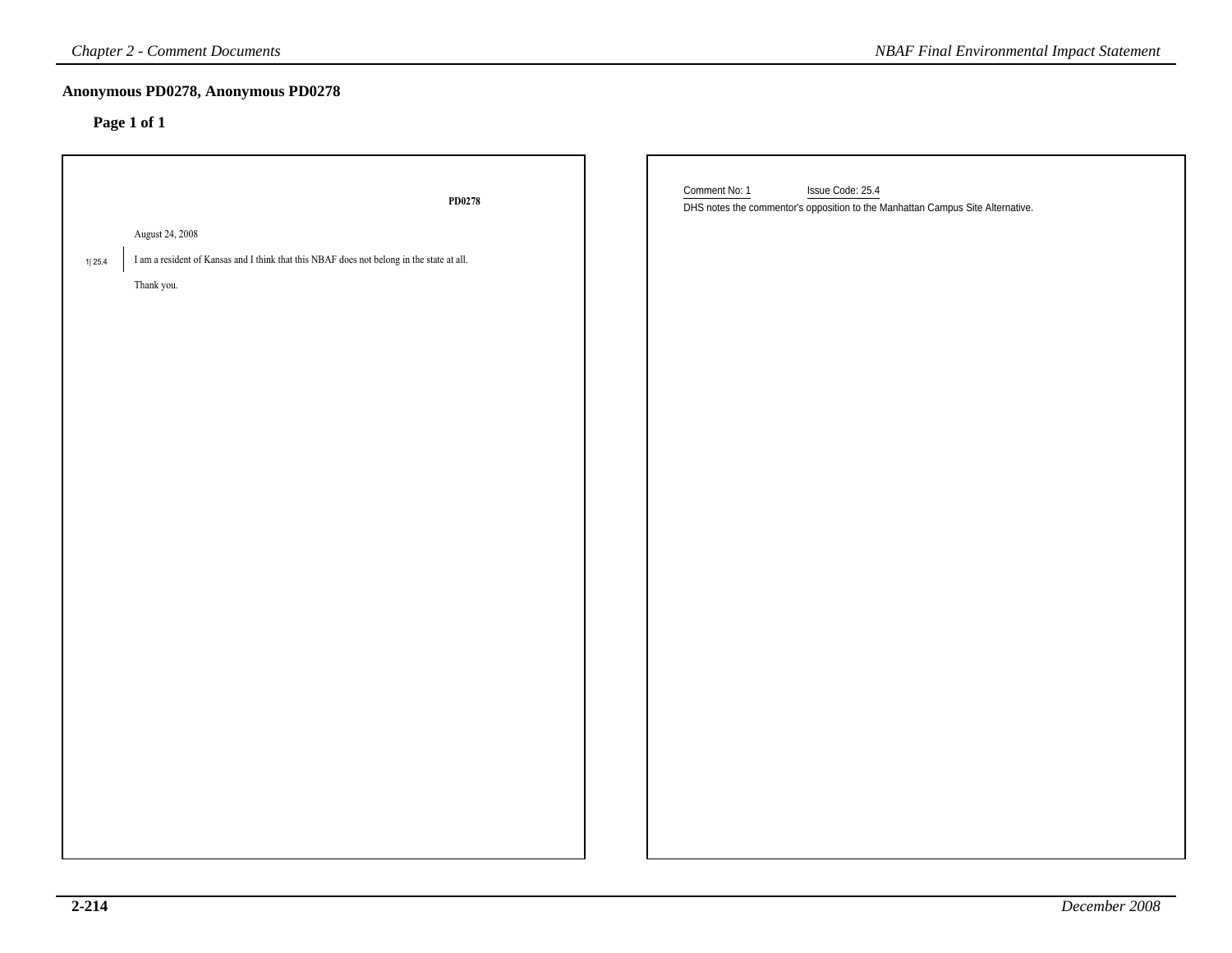| <b>Chapter 2 - Comment Documents</b>                                                                                                                                                                                                                                                                                                                                                                                                                                                                                                                                                                                                                                                                                                                                                                                                                                                                                                                                                                                                                                                                                                                                                                                                                                                                                                                                                                                                                                                                                                                                                                                                                                      | <b>NBAF Final Environmental Impact Statement</b>                                                                                                                                                                                                                                                                                                                                                                                                                                                                                                                                                                                                                                                                                                                                                                                                                                                                                                                                                                                                                                                                                                                                                                                                                                                                                                                                                                                                                                                                                                                                                                                                                                                                                            |
|---------------------------------------------------------------------------------------------------------------------------------------------------------------------------------------------------------------------------------------------------------------------------------------------------------------------------------------------------------------------------------------------------------------------------------------------------------------------------------------------------------------------------------------------------------------------------------------------------------------------------------------------------------------------------------------------------------------------------------------------------------------------------------------------------------------------------------------------------------------------------------------------------------------------------------------------------------------------------------------------------------------------------------------------------------------------------------------------------------------------------------------------------------------------------------------------------------------------------------------------------------------------------------------------------------------------------------------------------------------------------------------------------------------------------------------------------------------------------------------------------------------------------------------------------------------------------------------------------------------------------------------------------------------------------|---------------------------------------------------------------------------------------------------------------------------------------------------------------------------------------------------------------------------------------------------------------------------------------------------------------------------------------------------------------------------------------------------------------------------------------------------------------------------------------------------------------------------------------------------------------------------------------------------------------------------------------------------------------------------------------------------------------------------------------------------------------------------------------------------------------------------------------------------------------------------------------------------------------------------------------------------------------------------------------------------------------------------------------------------------------------------------------------------------------------------------------------------------------------------------------------------------------------------------------------------------------------------------------------------------------------------------------------------------------------------------------------------------------------------------------------------------------------------------------------------------------------------------------------------------------------------------------------------------------------------------------------------------------------------------------------------------------------------------------------|
| Anonymous PD0279, Anonymous PD0279<br>Page 1 of 1                                                                                                                                                                                                                                                                                                                                                                                                                                                                                                                                                                                                                                                                                                                                                                                                                                                                                                                                                                                                                                                                                                                                                                                                                                                                                                                                                                                                                                                                                                                                                                                                                         |                                                                                                                                                                                                                                                                                                                                                                                                                                                                                                                                                                                                                                                                                                                                                                                                                                                                                                                                                                                                                                                                                                                                                                                                                                                                                                                                                                                                                                                                                                                                                                                                                                                                                                                                             |
| PD0279<br>August 24, 2008<br>Hi. I'm from Manhattan, Kansas. And I'm a little late getting comments in but a lot of<br>people around Manhattan in the last couple of weeks have been really, really appalled at<br>newspapers and our local newspaper and radio stations saying that the ones that don't<br>speak out against it are totally for it. I guess that got us kind of started on let's do or say<br>something.<br>We are not, a bunch of us are not for it being in Kansas or on the mainland. And around<br>1 25.4<br>2 5.0<br>Manhattan, Kansas what we've run into is people'll speak to us but they're afraid of<br>losing their jobs because K-State pretty much runs the town. Farmers and ranchers are<br>afraid to speak out. Peoplewe try to get a message out in the newspaper and their<br>men just turn it on us. We're not against the Federal facility coming to Manhattan.<br>We're against a germ lab coming because of the dangers and not of the facility or the<br>3 21.4<br>building, but worker error. We just don't think it should be on the mainland anywhere. It<br>just doesn't make sense to have a livestock diseases that could get out like hoof and<br>mouth in the area.<br>2 cont.  5.0<br>I just wish that you guys would take a more serious safety look at this and just put it<br>somewhere where it can be protected with a no-fly zone or somewhere where its not right<br>amongst animals or amongst young college kids in town.<br>I thank you for listening but we just can't hardly get anything out around here because<br>people are afraid for their jobs, which is a very sad thing. But please, please, please | Comment No: 1<br>Issue Code: 25.4<br>DHS notes the commentor's opposition to the Manhattan Campus Site Alternative.<br>Comment No: 2<br>Issue Code: 5.0<br>DHS notes the commentor's opposition the the five mainland site alternatives. It has been shown that<br>modern biosafety laboratories can be safely operated in populated areas. An example is the Centers<br>for Disease Control and Prevention in downtown Atlanta, Georgia, where such facilities employ<br>modern biocontainment technologies and safety protocols, such as would be employed in the design,<br>construction, and operation of NBAF. No-fly zones will be considered along with other security<br>measures for the proposed NBAF regardless of the site selected.<br>Comment No: 3<br>Issue Code: 21.4<br>DHS notes the commentor's concern regarding the potential consequences from a NBAF accident as<br>the result of human error. As described in Section 2.2.2.1 of the NBAF EIS, all laboratory staff would<br>receive thorough pre-operational training, as well as ongoing training, in the handling of hazardous<br>infectious agents, understanding biocontainment functions of standard and special practices for each<br>biosafety level, and understanding biocontainment equipment and laboratory characteristics. Training<br>and inherent biocontainment safeguards reduce the likelihood of a release. Section 3.14 and<br>Appendix E of the NBAF EIS, investigates the chances of a variety of accidents that could occur with<br>the proposed NBAF and consequences of potential accidents, including external events such as a<br>terrorist attack. Accidents could occur in the form of procedural violations (operational accidents), |
| 3 cont. 21.4<br>consider the safety issues of worker errors and that type of thing.<br>Thank you so much for letting me speak.<br>Good Bye.                                                                                                                                                                                                                                                                                                                                                                                                                                                                                                                                                                                                                                                                                                                                                                                                                                                                                                                                                                                                                                                                                                                                                                                                                                                                                                                                                                                                                                                                                                                               | natural phenomena accidents, external events, and intentional acts. Although some accidents are<br>more likely to occur than others (e.g., safety protocol not being followed), the chances of an<br>accidental release are low. The specific objective of the hazard identification, accident analysis, and<br>risk assessment is to identify the likelihood and consequences from accidents or intentional<br>subversive acts. In addition to identifying the potential for or likelihood of the scenarios leading to<br>adverse consequences, this analysis provides support for the identification of specific engineering<br>and administrative controls to either prevent a pathogen release or mitigate the consequences of<br>such a release. The risk of an accidental release of a pathogen is extremely low.                                                                                                                                                                                                                                                                                                                                                                                                                                                                                                                                                                                                                                                                                                                                                                                                                                                                                                                     |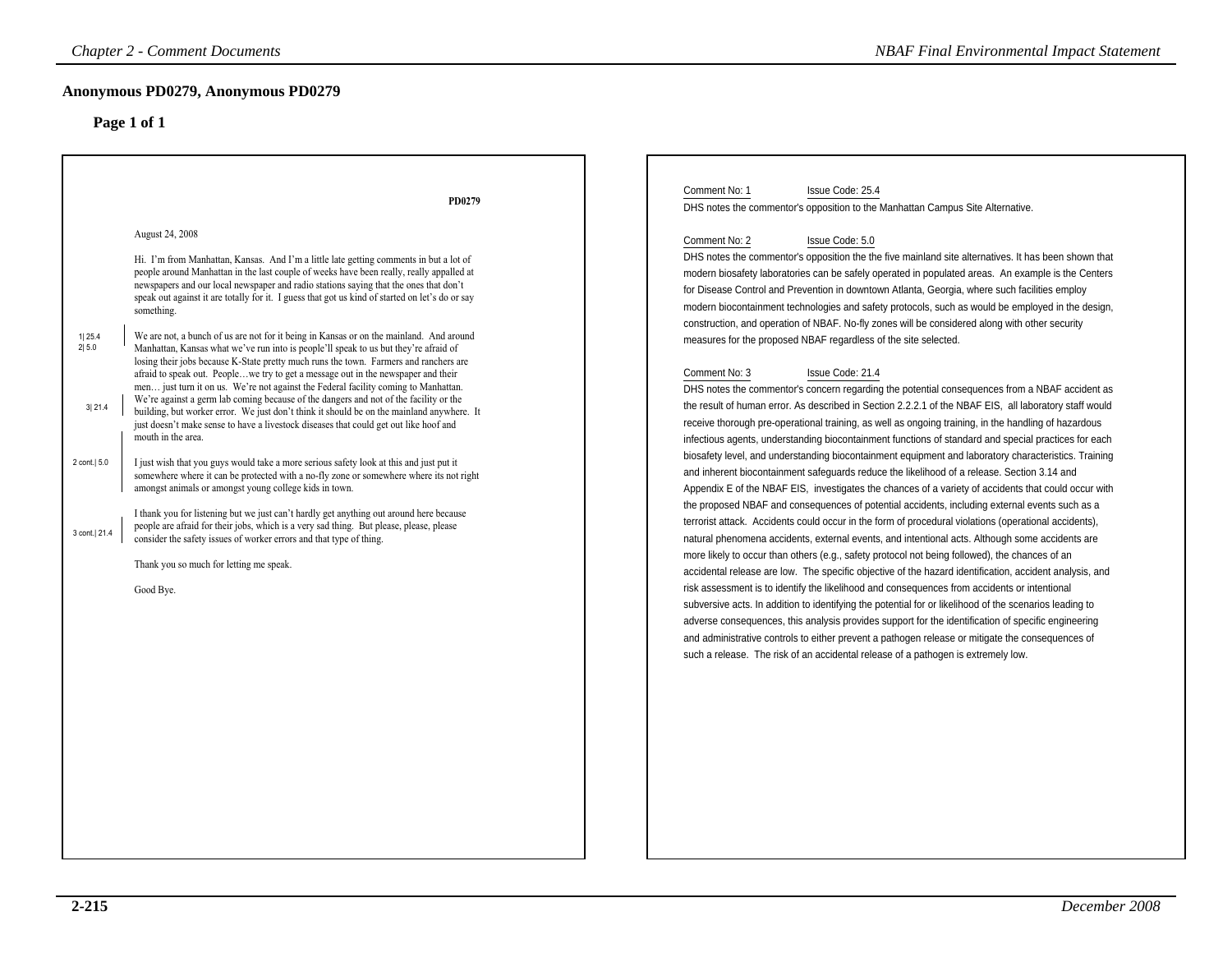| <b>Chapter 2 - Comment Documents</b>                                                                                            | <b>NBAF Final Environmental Impact Statement</b>                                                                    |
|---------------------------------------------------------------------------------------------------------------------------------|---------------------------------------------------------------------------------------------------------------------|
| Anonymous PD0280, Anonymous PD0280<br>Page 1 of 1                                                                               |                                                                                                                     |
| PD0280                                                                                                                          | Comment No: 1<br>Issue Code: 25.4<br>DHS notes the commentor's opposition to the Manhattan Campus Site Alternative. |
| August 24, 2008                                                                                                                 |                                                                                                                     |
| I just want to say I do not support the NBAF in Kansas. I'm a resident of Manhattan,<br>1 25.4<br>Kansas. Totally against this. |                                                                                                                     |
|                                                                                                                                 |                                                                                                                     |
|                                                                                                                                 |                                                                                                                     |
|                                                                                                                                 |                                                                                                                     |
|                                                                                                                                 |                                                                                                                     |
|                                                                                                                                 |                                                                                                                     |
|                                                                                                                                 |                                                                                                                     |
|                                                                                                                                 |                                                                                                                     |
|                                                                                                                                 |                                                                                                                     |
|                                                                                                                                 |                                                                                                                     |
|                                                                                                                                 |                                                                                                                     |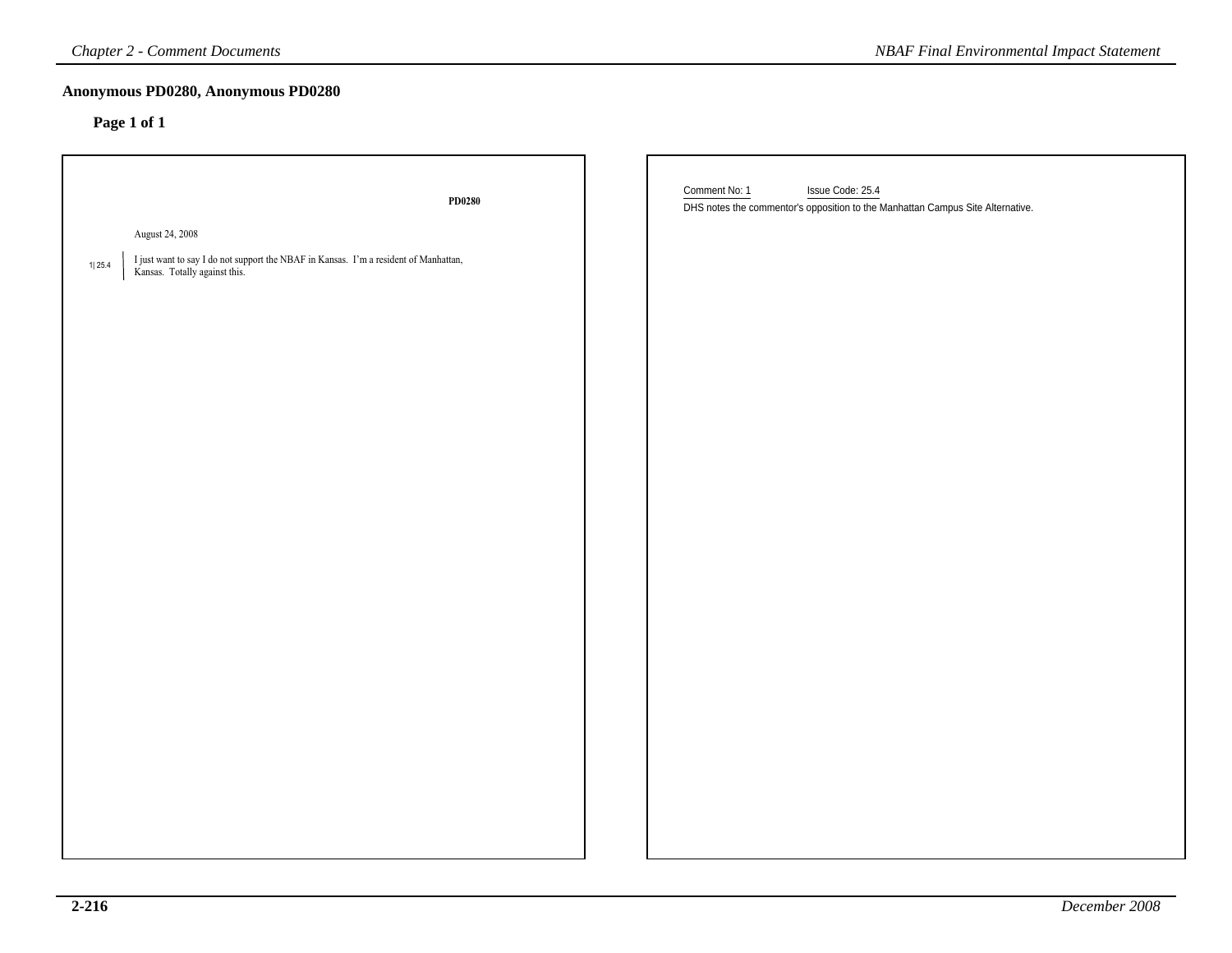| <b>Chapter 2 - Comment Documents</b>                                                                   |        | <b>NBAF Final Environmental Impact Statement</b>                                                                    |
|--------------------------------------------------------------------------------------------------------|--------|---------------------------------------------------------------------------------------------------------------------|
| Anonymous PD0281, Anonymous PD0281<br>Page 1 of 1                                                      |        |                                                                                                                     |
| August 24, 2008<br>I am not in favor of the germ research lab being in Kansas.<br>1 25.4<br>Thank you. | PD0281 | Comment No: 1<br>Issue Code: 25.4<br>DHS notes the commentor's opposition to the Manhattan Campus Site Alternative. |
|                                                                                                        |        |                                                                                                                     |
|                                                                                                        |        |                                                                                                                     |
|                                                                                                        |        |                                                                                                                     |
|                                                                                                        |        |                                                                                                                     |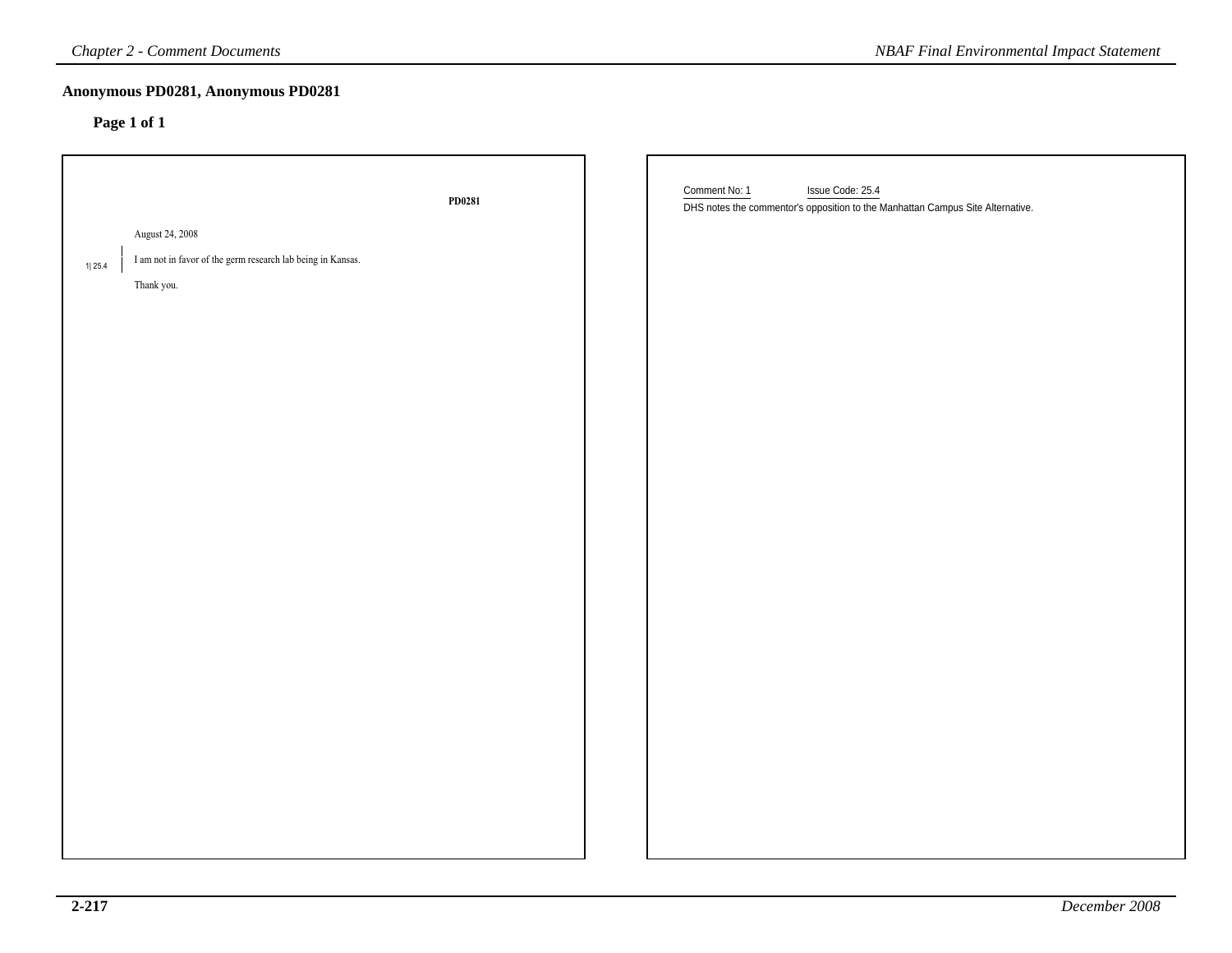### **Anonymous PD0282, Anonymous PD0282**

| <b>Chapter 2 - Comment Documents</b>                                                                                                                                                                                | <b>NBAF Final Environmental Impact Statement</b>                                                                                                                                                                                                                                                                                                                                                                                                                                                                                                                                                                                                            |
|---------------------------------------------------------------------------------------------------------------------------------------------------------------------------------------------------------------------|-------------------------------------------------------------------------------------------------------------------------------------------------------------------------------------------------------------------------------------------------------------------------------------------------------------------------------------------------------------------------------------------------------------------------------------------------------------------------------------------------------------------------------------------------------------------------------------------------------------------------------------------------------------|
| Anonymous PD0282, Anonymous PD0282                                                                                                                                                                                  |                                                                                                                                                                                                                                                                                                                                                                                                                                                                                                                                                                                                                                                             |
| Page 1 of 1                                                                                                                                                                                                         |                                                                                                                                                                                                                                                                                                                                                                                                                                                                                                                                                                                                                                                             |
| PD0282                                                                                                                                                                                                              | Comment No: 1<br>Issue Code: 25.4<br>DHS notes the commentor's opposition to the five mainland site alternatives.                                                                                                                                                                                                                                                                                                                                                                                                                                                                                                                                           |
| August 24, 2008<br>1 25.4<br>Yes, we are Kansas farmers. We do not NBAF in Kansas or on the mainland. We think<br>2 5.0<br>this is a truly bad idea. It is endangering everything that's in the area.<br>Thank you. | Comment No: 2<br>Issue Code: 5.0<br>DHS notes the commentor's opposition to the five mainland site alternatives, in particular, the<br>Manhattan Campus Site Alternative in favor of the Plum Island Site Alternative based on safety<br>concerns. DHS believes that experience shows that facilities utilizing modern biocontainment<br>technologies and safety protocols, such as would be employed in the design, construction, and<br>operation of the NBAF, would enable the NBAF to be safely operated in populated areas such as<br>Manhattan. An example is the Centers for Disease Control and Prevention located in downtown<br>Atlanta, Georgia. |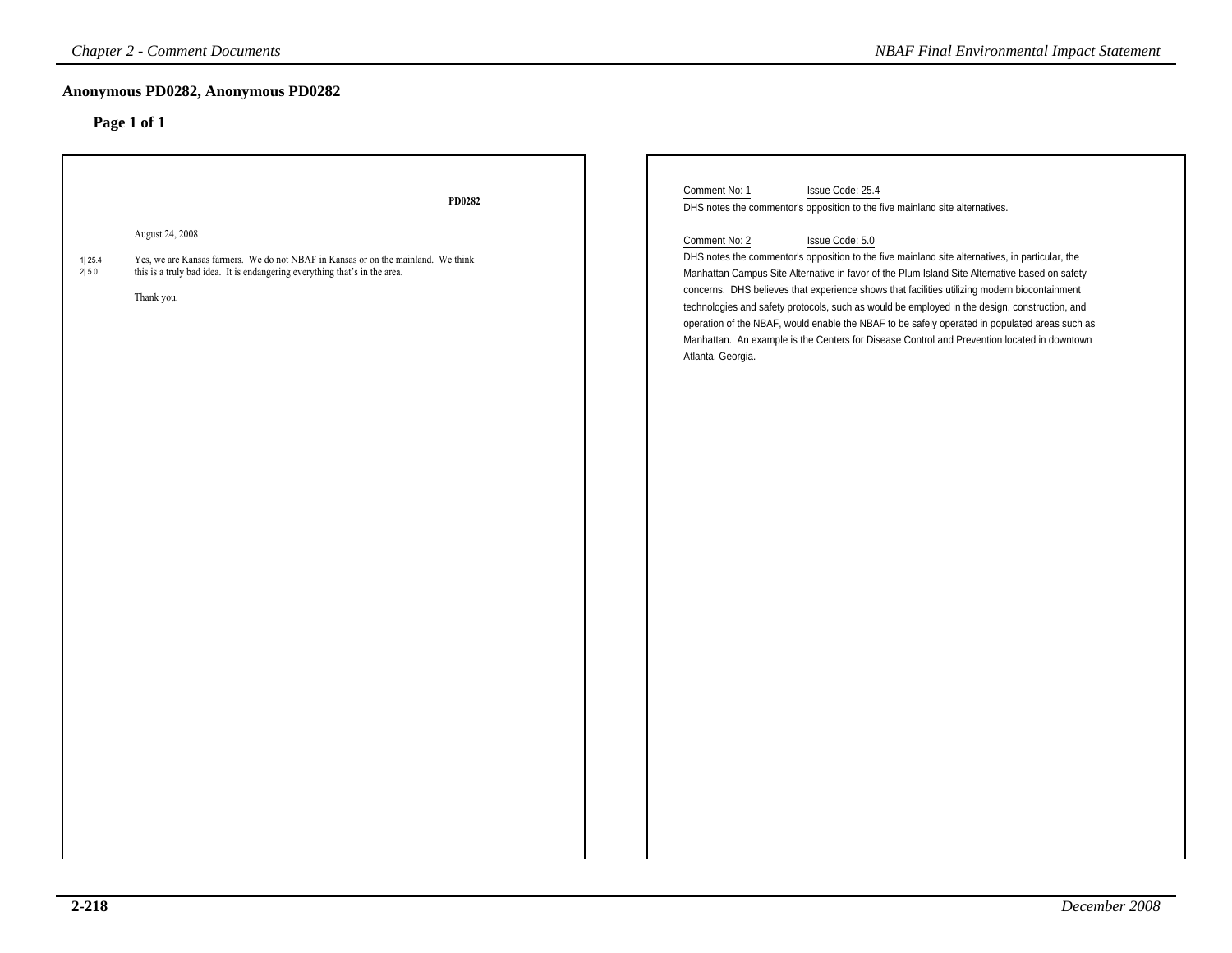# **Anonymous PD0283, Anonymous PD0283**

| <b>Chapter 2 - Comment Documents</b>                                                                                                                                                                                                                                                                                                                                                                                                                                                                                                                                                                                                                                                                                                                                                                                                                                                                                                                                                                                                                                                                                                                                                                                                                                                                                                                                                                                                                                                                                                                                                                | <b>NBAF Final Environmental Impact Statement</b>                                                                                                                                                                                                                                                                                                                                                                                                                                                                                                                                                                                                                                                                                                                                                                                                                                                                                                                                                                                                                                                                                                         |
|-----------------------------------------------------------------------------------------------------------------------------------------------------------------------------------------------------------------------------------------------------------------------------------------------------------------------------------------------------------------------------------------------------------------------------------------------------------------------------------------------------------------------------------------------------------------------------------------------------------------------------------------------------------------------------------------------------------------------------------------------------------------------------------------------------------------------------------------------------------------------------------------------------------------------------------------------------------------------------------------------------------------------------------------------------------------------------------------------------------------------------------------------------------------------------------------------------------------------------------------------------------------------------------------------------------------------------------------------------------------------------------------------------------------------------------------------------------------------------------------------------------------------------------------------------------------------------------------------------|----------------------------------------------------------------------------------------------------------------------------------------------------------------------------------------------------------------------------------------------------------------------------------------------------------------------------------------------------------------------------------------------------------------------------------------------------------------------------------------------------------------------------------------------------------------------------------------------------------------------------------------------------------------------------------------------------------------------------------------------------------------------------------------------------------------------------------------------------------------------------------------------------------------------------------------------------------------------------------------------------------------------------------------------------------------------------------------------------------------------------------------------------------|
| Anonymous PD0283, Anonymous PD0283<br>Page 1 of 1                                                                                                                                                                                                                                                                                                                                                                                                                                                                                                                                                                                                                                                                                                                                                                                                                                                                                                                                                                                                                                                                                                                                                                                                                                                                                                                                                                                                                                                                                                                                                   |                                                                                                                                                                                                                                                                                                                                                                                                                                                                                                                                                                                                                                                                                                                                                                                                                                                                                                                                                                                                                                                                                                                                                          |
| PD0283<br>August 24, 2008<br>Hi. I'm a livestock producer from Manhattan, Kansas. And I just read in the Manhattan<br>Mercury newspaper that all backers of the local site for NBAF had better ramp up and<br>flood DHS hot line and mailbox with messages of endorsement.<br>They haven't hardly allowed us to print anything or the number. They've encouraged<br>they've said they're for this. I think that's why people stood up last week and started to<br>complain because if you don't, all the people around here are considered for it if we don't<br>stand up. We stared late, we sent a petition inin less than a week's time we got almost<br>800 people signing it. And people more wanting to do it and it's too late. The 60-day<br>1 4.0<br>period is not enough. I'm tired of the local people scaring us and telling us that we can't<br>stand up and we can't voice our opinions and letting us think that we're gonna be fired<br>for it. That's just against free speech and I don't even know whatthese people are<br>afraid to even call in or write. So don't think that just because the high-and-mighty KSU<br>college is supporting this and a few livestock associations - a lot of members when they<br>heard that  farm bureau president was for it are just on the verge of leaving. Cannot<br>2 25.4<br>believe it - we do not want an infectious disease lab in Kansas or on the mainland. I<br>3  5.0<br>don't even know how to tell you that there's people, the general people, are so against it.<br>Hope it makes a difference.<br>Thank you for listening. | Comment No: 1<br>Issue Code: 4.4<br>DHS notes the commentor's opinion regarding the length of the public comment period. CEQ<br>regulation 40 CFR 1506.10(c) requires that a minimum of 45 days be allowed for public comment on<br>the NBAF Draft EIS. A period of 60 days was provided for public review and comment on the NBAF<br>Draft EIS, which spanned from June 27 through August 25, 2008. During this comment period, public<br>meetings were held in of the vicinity of the NBAF site alternatives and in Washington, D.C. DHS also<br>accepted comments submitted by mail, toll-free telephone and fax lines, and online through the NBAF<br>Web page (http://www.dhs.gov/nbaf). All comments, both oral and written, received during the<br>comment period were given equal consideration and were responded to in the NBAF Final EIS. DHS<br>also notes commentor's concern about free speech.<br>Comment No: 2<br>Issue Code: 25.4<br>DHS notes the commentor's opposition to the Manhattan Campus Site Alternative.<br>Comment No: 3<br>Issue Code: 5.0<br>DHS notes the commentor's opposition to the five mainland site alternatives. |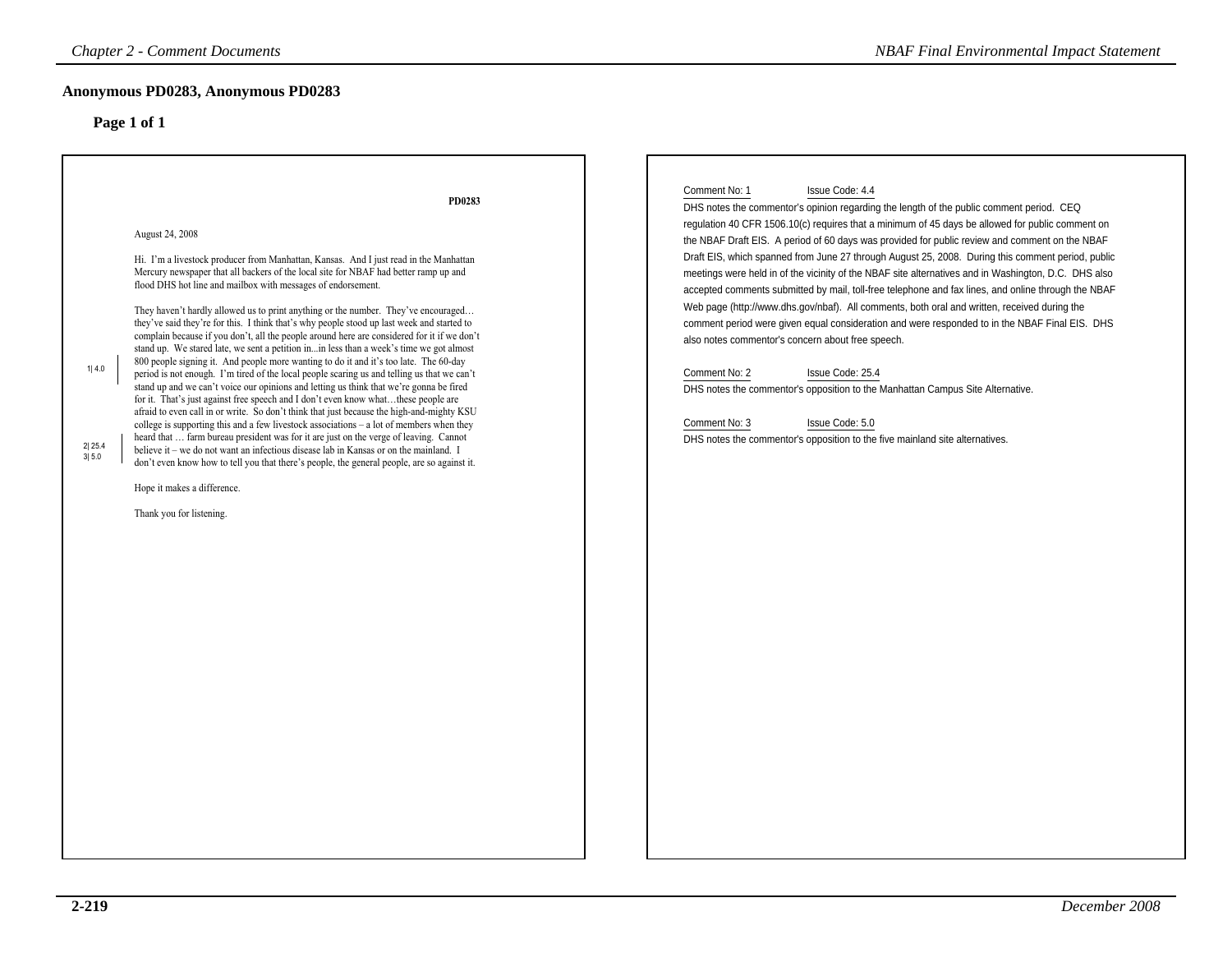| Anonymous PD0284, Anonymous PD0284<br>Page 1 of 1<br>Comment No: 1<br>Issue Code: 25.4<br>PD0284<br>DHS notes the commentor's opposition to the Manhattan Campus Site Alternative.<br>August 24, 2008<br>Comment No: 2<br>Issue Code: 21.4<br>DHS notes the commenter's concern regarding potential tornado impacts to the NBAF. The NBAF<br>Hello.<br>would be designed and built to withstand the normal meteorological conditions that are present within<br>the geographic area of the selected site (hurricanes, tornados, etc.). Given the nature of the facility,<br>I'm a resident of Manhattan, Kansas and I wanted to express my opposition to placing the<br>more stringent building codes are applied to the NBAF than are used for homes and most<br>BSL Level-4 lab in Manhattan, Kansas.<br>businesses, regardless of which NBAF site is chosen. The building would be built to withstand wind<br>In reviewing the EIS, the Environmental Impact Statement, I do not believe that it<br>pressures up to 170% of the winds which are expected to occur locally within a period of 50 years.<br>1 25.4<br>sufficiently outlines that it can be done safely here in Manhattan. One has to consider the<br>This means the building's structural system could resist a wind speed that is expected to occur, on<br>tornado activity we have in the area, such as the recent F4 tornado, it's not been proven it<br>2 21.4<br>the average, only once in a 500 year period.<br>can withstand a tornado of that degree.<br>We also have an earthquake fault line outside of the city and I don't believe it's been<br>3 11.4<br>In the unlikely event that a 500-year wind storm strikes the facility, the interior BSL-3Ag and BSL-4<br>proven that it can withstand an earthquake.<br>spaces would be expected to withstand a 200 mph wind load (commonly determined to be an F3<br>I think it is very dangerous to have this type of lab on the mainland, and I'm very<br>tornado). If the NBAF took a direct hit from an F3 tornado, the exterior walls and roofing of the<br>4 5.0<br>opposed to it, and want to express that opinion.<br>building would likely fail first. This breach in the exterior skin would cause a dramatic increase in<br>internal pressures leading to further failure of the building's interior and exterior walls. However, the<br>Thank you.<br>loss of these architectural wall components should actually decrease the overall wind loading applied<br>to the building, and diminish the possibility of damage to the building's primary structural system.<br>Since the walls of the BSL-3Ag and BSL-4 spaces would be reinforced cast-in-place concrete, those<br>inner walls would be expected to withstand the tornado.<br>Comment No: 3<br>Issue Code: 11.4<br>DHS notes the commentor's concerns regarding earthquakes. Section 3.6.1 of the NBAF EIS<br>describes the methodology used to assess each site's potential seismic consequences, and Section<br>3.6.4 specifically describes the Manhattan Campus Site. Section 3.6.4.1 discusses the Humboldt<br>Fault system. The NBAF would be built to meet or exceed all applicable building codes for seismic<br>safety. Section 3.14.3.2 further addresses NBAF design criteria and accident scenarios associated<br>with natural phenomena events such as earthquakes.<br>Comment No: 4<br>Issue Code: 5.0<br>DHS notes the commentor's opposition to the five mainland site alternatives, in particular, the<br>Manhattan Campus Site Alternative in favor of the Plum Island Site Alternative based on safety<br>concerns. DHS believes that experience shows that facilities utilizing modern biocontainment<br>technologies and safety protocols, such as would be employed in the design, construction, and<br>operation of the NBAF, would enable the NBAF to be safely operated in populated areas such as<br>Manhattan. An example is the Centers for Disease Control and Prevention located in downtown<br>Atlanta, Georgia. | <b>Chapter 2 - Comment Documents</b> | <b>NBAF Final Environmental Impact Statement</b> |
|----------------------------------------------------------------------------------------------------------------------------------------------------------------------------------------------------------------------------------------------------------------------------------------------------------------------------------------------------------------------------------------------------------------------------------------------------------------------------------------------------------------------------------------------------------------------------------------------------------------------------------------------------------------------------------------------------------------------------------------------------------------------------------------------------------------------------------------------------------------------------------------------------------------------------------------------------------------------------------------------------------------------------------------------------------------------------------------------------------------------------------------------------------------------------------------------------------------------------------------------------------------------------------------------------------------------------------------------------------------------------------------------------------------------------------------------------------------------------------------------------------------------------------------------------------------------------------------------------------------------------------------------------------------------------------------------------------------------------------------------------------------------------------------------------------------------------------------------------------------------------------------------------------------------------------------------------------------------------------------------------------------------------------------------------------------------------------------------------------------------------------------------------------------------------------------------------------------------------------------------------------------------------------------------------------------------------------------------------------------------------------------------------------------------------------------------------------------------------------------------------------------------------------------------------------------------------------------------------------------------------------------------------------------------------------------------------------------------------------------------------------------------------------------------------------------------------------------------------------------------------------------------------------------------------------------------------------------------------------------------------------------------------------------------------------------------------------------------------------------------------------------------------------------------------------------------------------------------------------------------------------------------------------------------------------------------------------------------------------------------------------------------------------------------------------------------------------------------------------------------------------------------------------------------------------------------------------------------------------------------------------------------------------------------------------------------------------------------------------------------------------------------------------------------------------------------------------------------------------------------------------------------------------------------------------------------------------------------------------------------------------------------------------------------|--------------------------------------|--------------------------------------------------|
|                                                                                                                                                                                                                                                                                                                                                                                                                                                                                                                                                                                                                                                                                                                                                                                                                                                                                                                                                                                                                                                                                                                                                                                                                                                                                                                                                                                                                                                                                                                                                                                                                                                                                                                                                                                                                                                                                                                                                                                                                                                                                                                                                                                                                                                                                                                                                                                                                                                                                                                                                                                                                                                                                                                                                                                                                                                                                                                                                                                                                                                                                                                                                                                                                                                                                                                                                                                                                                                                                                                                                                                                                                                                                                                                                                                                                                                                                                                                                                                                                                              |                                      |                                                  |
|                                                                                                                                                                                                                                                                                                                                                                                                                                                                                                                                                                                                                                                                                                                                                                                                                                                                                                                                                                                                                                                                                                                                                                                                                                                                                                                                                                                                                                                                                                                                                                                                                                                                                                                                                                                                                                                                                                                                                                                                                                                                                                                                                                                                                                                                                                                                                                                                                                                                                                                                                                                                                                                                                                                                                                                                                                                                                                                                                                                                                                                                                                                                                                                                                                                                                                                                                                                                                                                                                                                                                                                                                                                                                                                                                                                                                                                                                                                                                                                                                                              |                                      |                                                  |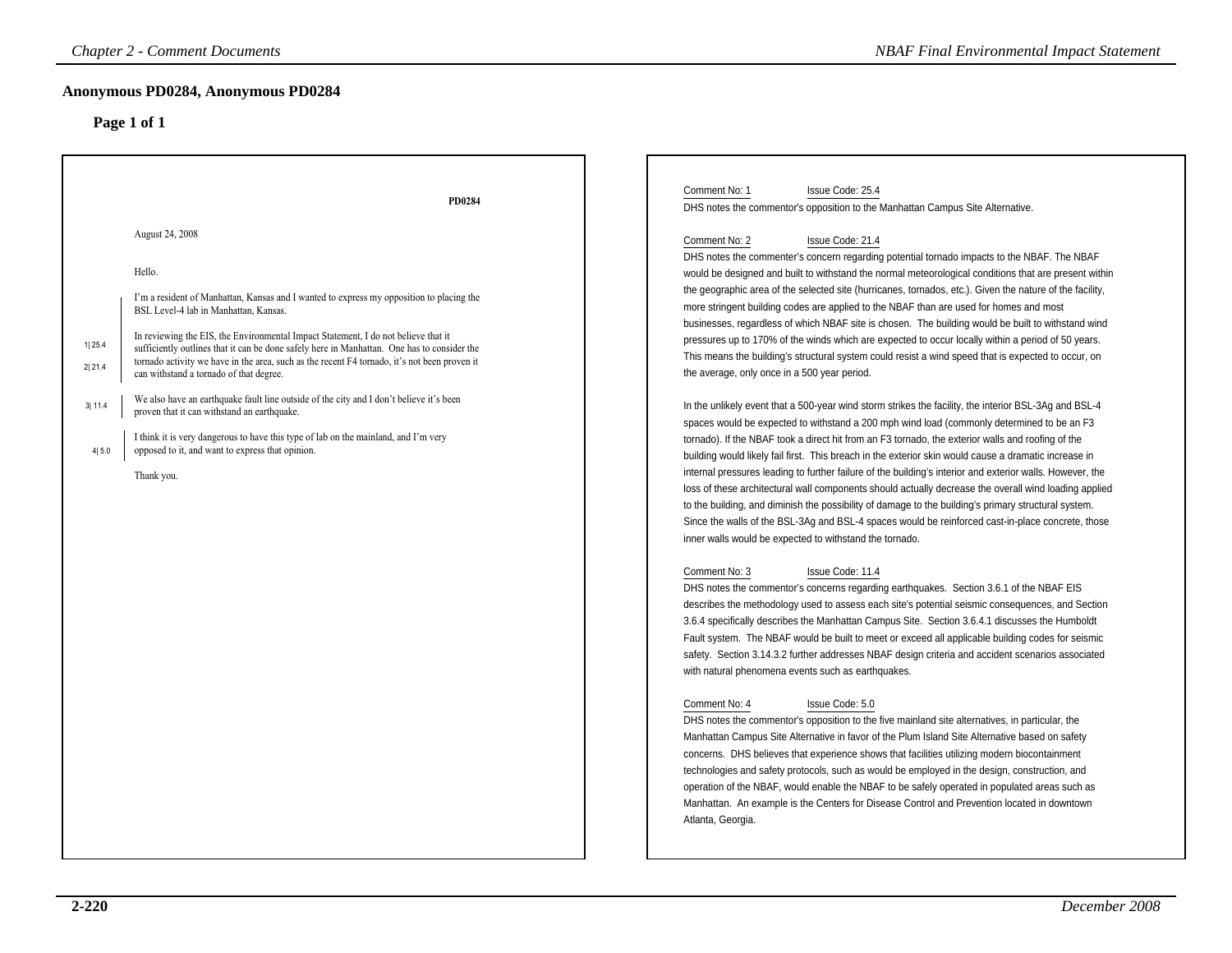### **Anonymous PD0285, Anonymous PD0285**

| <b>Chapter 2 - Comment Documents</b>                                                                                                                                                                                                                                                                                                                                                                                                                                  | <b>NBAF Final Environmental Impact Statement</b>                                                                                                                                                                                                                                                                                                                                                                                                                                                                                     |
|-----------------------------------------------------------------------------------------------------------------------------------------------------------------------------------------------------------------------------------------------------------------------------------------------------------------------------------------------------------------------------------------------------------------------------------------------------------------------|--------------------------------------------------------------------------------------------------------------------------------------------------------------------------------------------------------------------------------------------------------------------------------------------------------------------------------------------------------------------------------------------------------------------------------------------------------------------------------------------------------------------------------------|
| Anonymous PD0285, Anonymous PD0285<br>Page 1 of 1                                                                                                                                                                                                                                                                                                                                                                                                                     |                                                                                                                                                                                                                                                                                                                                                                                                                                                                                                                                      |
| PD0285<br>August 25, 2008<br>I am a resident of Riverhead. I prefer not to give my name. I am not representing any<br>organization, but I would like to say that I would be in favor of upgrading the Plum<br>1 5.0<br>Island facility to a Level-4 security facility. I think it's important to have research done<br>on all kinds of bio hazards and I am assuming that the security will assure our safety.<br>Thank you for giving me the opportunity to comment. | Comment No: 1<br>Issue Code: 5.1<br>The NBAF EIS fully analyzes the Plum Island Site Alternative. The proposed NBAF requires BSL-4<br>capability to meet mission requirements (DHS and USDA). PIADC does not have BSL-4 laboratory<br>or animal space, and the existing PIADC facilities are inadequate to support a BSL-4 laboratory.<br>Upgrading the existing facilities to allow PIADC to meet the current mission would be more costly<br>than building the NBAF on Plum Island, as discussed in Section 2.4.1 of the NBAF EIS. |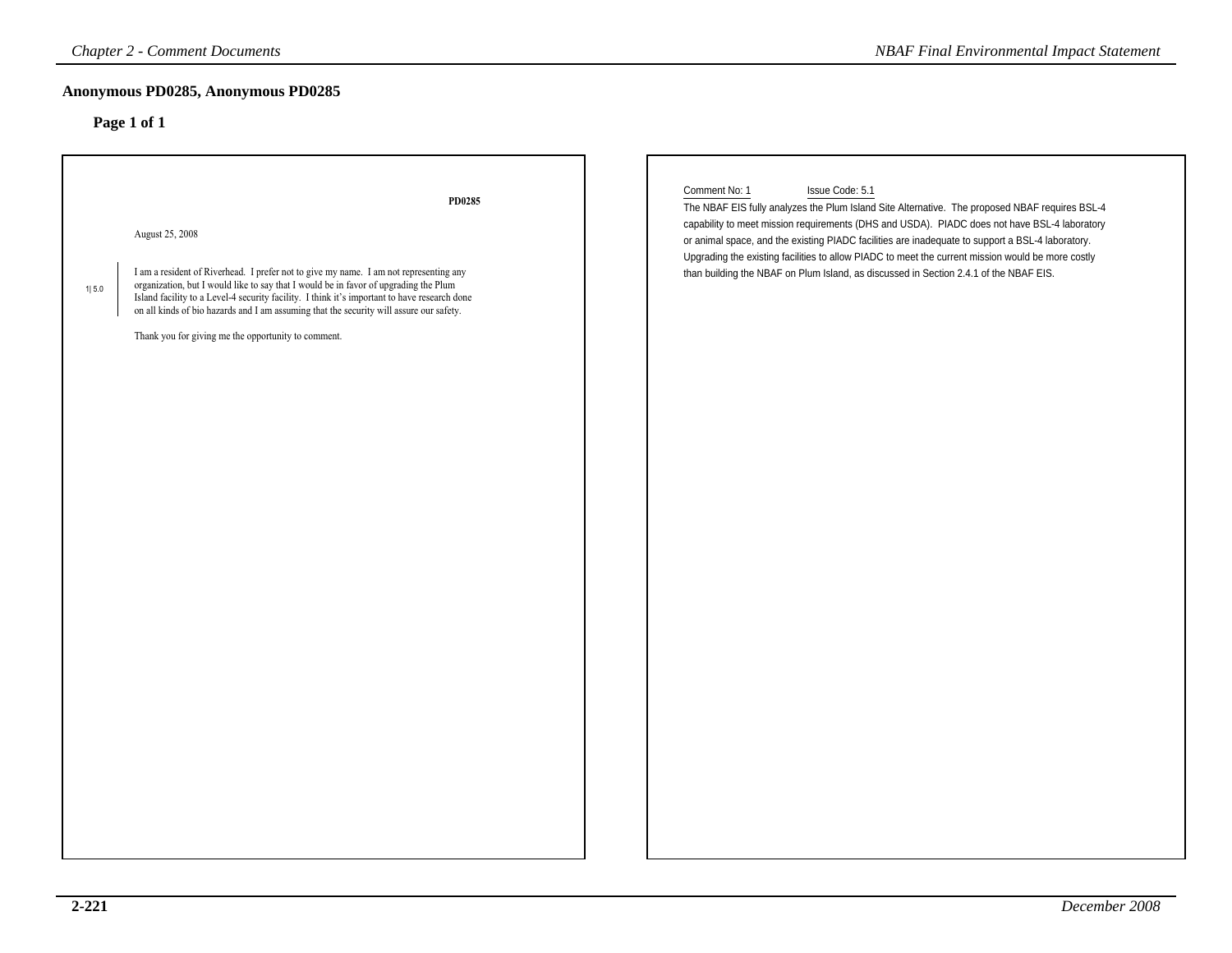| <b>Chapter 2 - Comment Documents</b>                                                                                                                                                                                                                                                                                                                                                                                                                                       | <b>NBAF Final Environmental Impact Statement</b>                                                                                                                                                                                                                                                                                                                                                                                                                                                                                                                                                                                                                                                                                                                                                                                                                                                                                                                                                                                                                                                                                                                                                                                                                                                                                                                                                                                                                                                                                                                                                                                                                                                                                                                                                                                                                                                                                                                                                                                                      |
|----------------------------------------------------------------------------------------------------------------------------------------------------------------------------------------------------------------------------------------------------------------------------------------------------------------------------------------------------------------------------------------------------------------------------------------------------------------------------|-------------------------------------------------------------------------------------------------------------------------------------------------------------------------------------------------------------------------------------------------------------------------------------------------------------------------------------------------------------------------------------------------------------------------------------------------------------------------------------------------------------------------------------------------------------------------------------------------------------------------------------------------------------------------------------------------------------------------------------------------------------------------------------------------------------------------------------------------------------------------------------------------------------------------------------------------------------------------------------------------------------------------------------------------------------------------------------------------------------------------------------------------------------------------------------------------------------------------------------------------------------------------------------------------------------------------------------------------------------------------------------------------------------------------------------------------------------------------------------------------------------------------------------------------------------------------------------------------------------------------------------------------------------------------------------------------------------------------------------------------------------------------------------------------------------------------------------------------------------------------------------------------------------------------------------------------------------------------------------------------------------------------------------------------------|
| Anonymous PD0287, Anonymous PD0287<br>Page 1 of 1                                                                                                                                                                                                                                                                                                                                                                                                                          |                                                                                                                                                                                                                                                                                                                                                                                                                                                                                                                                                                                                                                                                                                                                                                                                                                                                                                                                                                                                                                                                                                                                                                                                                                                                                                                                                                                                                                                                                                                                                                                                                                                                                                                                                                                                                                                                                                                                                                                                                                                       |
| PD0287<br>August 25, 2008<br>I am very much opposed to building an NBAF Level-4 at Kansas State University in<br>1 25.4<br>Manhattan, Kansas. An accident would devastate the whole area. Remember to be<br>human is to err. People run such places - not always perfect people. It's not like<br>2 21.4<br>radiation. You can't use a monitor to trace it. Knowing a spill happened would be by<br>finding the sick or dead animals - obviously that's a little too late. | Comment No: 1<br>Issue Code: 25.4<br>DHS notes the commentor's opposition to the Manhattan Campus Site Alternative.<br>Comment No: 2<br>Issue Code: 21.4<br>DHS notes the commentor's concern regarding the potential for an accident based on human error.<br>As described in Section 2.2.2.1 of the NBAF EIS, all laboratory staff would receive thorough pre-<br>operational training, as well as ongoing training, in the handling of hazardous infectious agents,<br>understanding biocontainment functions of standard and special practices for each biosafety level,<br>and understanding biocontainment equipment and laboratory characteristics. Training and inherent<br>biocontainment safeguards reduce the likelihood of a release. Text in Section 3.14 and Appendix E<br>states that the specific objective of the hazard identification is to identify the likelihood and<br>consequences from accidents or intentional subversive acts. In addition to identifying the potential for<br>or likelihood of the scenarios leading to adverse consequences, this analysis provides support for the<br>identification of specific engineering and administrative controls to either prevent a pathogen release<br>or mitigate the consequences of such a release. The NBAF would provide state-of-the-art operating<br>procedures and biocontainment features to minimize the potential for laboratory-acquired infections<br>and accidental releases. The risk of an accidental release of a pathogen is extremely low. Should the<br>NBAF Record of Decision call for the design, construction, and operations of the NBAF then site<br>specific protocols would be developed, in coordination with local emergency response agencies that<br>would consider the diversity and density of human, livestock, and wildlife populations residing within<br>the local area. DHS would have site-specific standard operating procedures and response plans in<br>place prior to the initiation of research activities at the proposed NBAF. |
|                                                                                                                                                                                                                                                                                                                                                                                                                                                                            |                                                                                                                                                                                                                                                                                                                                                                                                                                                                                                                                                                                                                                                                                                                                                                                                                                                                                                                                                                                                                                                                                                                                                                                                                                                                                                                                                                                                                                                                                                                                                                                                                                                                                                                                                                                                                                                                                                                                                                                                                                                       |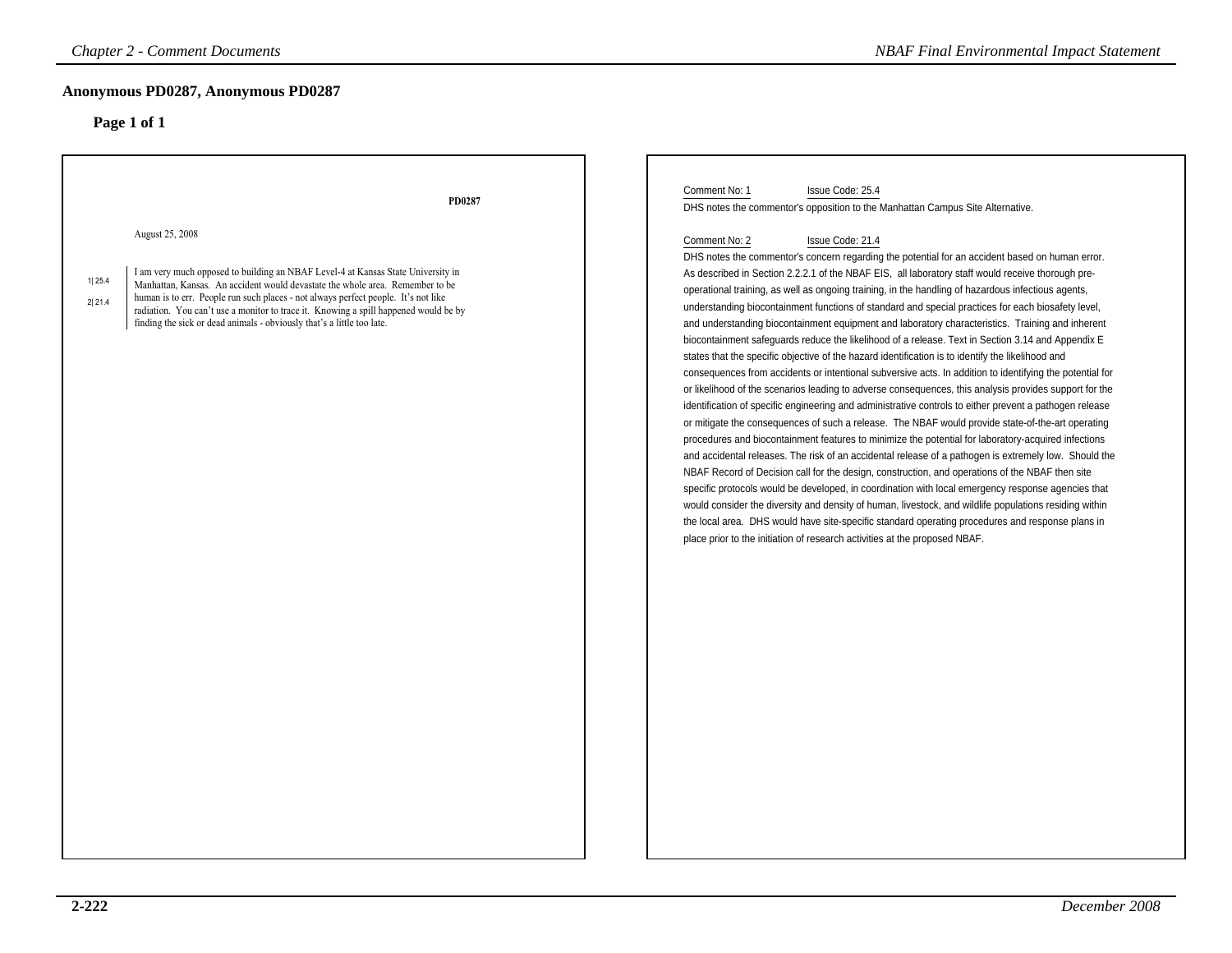| <b>Chapter 2 - Comment Documents</b>                                                              |                                                                                            | <b>NBAF Final Environmental Impact Statement</b>                                                                    |
|---------------------------------------------------------------------------------------------------|--------------------------------------------------------------------------------------------|---------------------------------------------------------------------------------------------------------------------|
| Anonymous PD0293, Anonymous PD0293<br>Page 1 of 1                                                 |                                                                                            |                                                                                                                     |
|                                                                                                   | PD0293                                                                                     | Comment No: 1<br>Issue Code: 25.4<br>DHS notes the commentor's opposition to the Manhattan Campus Site Alternative. |
| August 25, 2008                                                                                   |                                                                                            |                                                                                                                     |
| dangerous to be doing that testing here.<br>1 25.4<br>No, no, no, no, no, no, a hundred times no. | No, no, no, no, no, no, on the NBAF. I don't think it's a wise choice for Kansas. It's too |                                                                                                                     |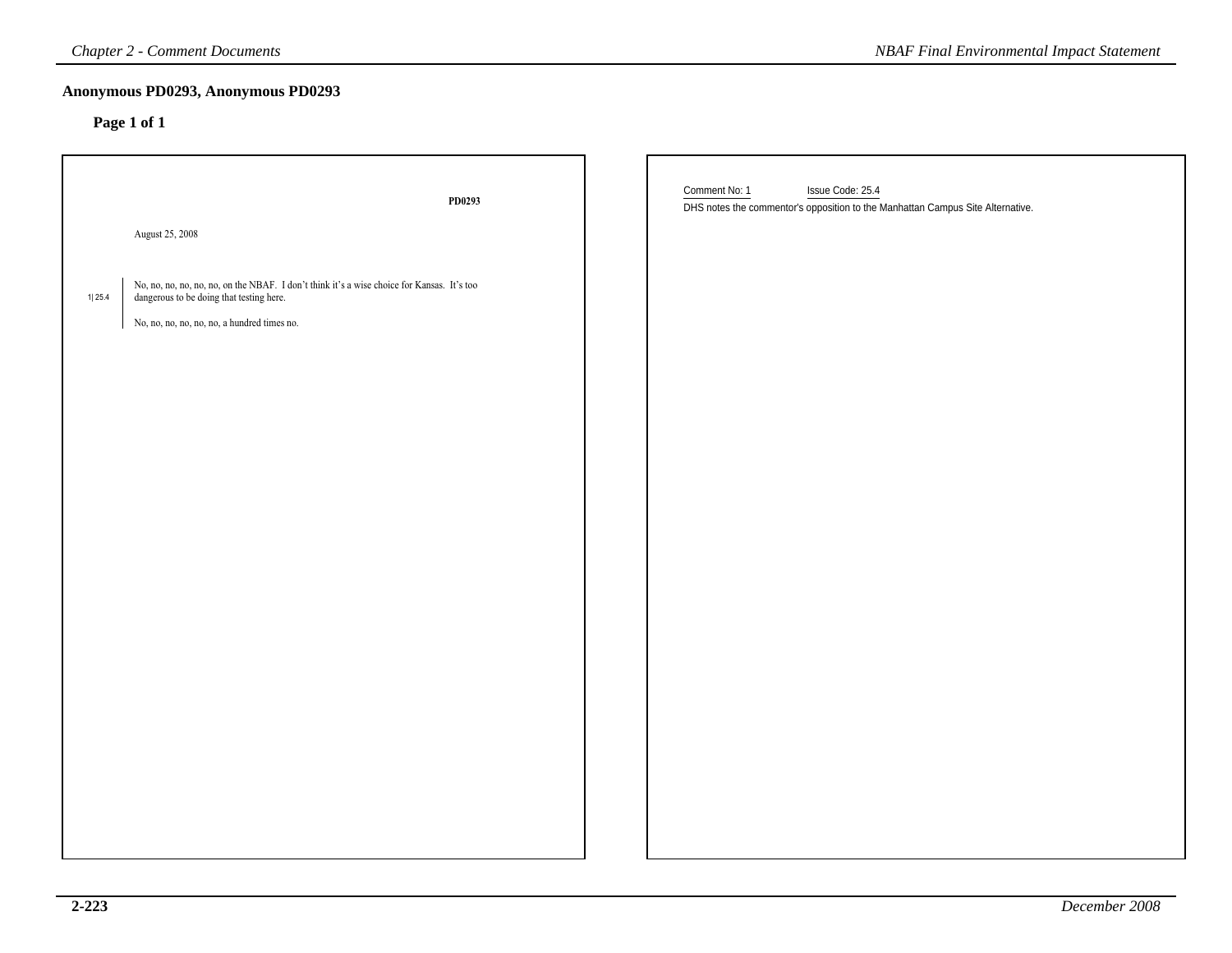|                                                                | <b>Chapter 2 - Comment Documents</b>                                                                                                                                                                                                                                                                                                                                                                                                                                                                                                                                                                                                                                                                                                                                                                                                                                                                                                                                                                                                                                                                                                                                                                                                                                                                                                                                                                                                                                                                                                                                                                                                                                                                                                                                                                                                                                                                                                                                                                             | <b>NBAF Final Environmental Impact Statement</b>                                                                                                                                                                                                                                                                                                                                                                                                                                                                                                                                                                                                                                                                                                                                                                                                                                                                                                                                                                                                                                                                                                                                                                                                                                                                                                                                                                                                                                                                                                             |
|----------------------------------------------------------------|------------------------------------------------------------------------------------------------------------------------------------------------------------------------------------------------------------------------------------------------------------------------------------------------------------------------------------------------------------------------------------------------------------------------------------------------------------------------------------------------------------------------------------------------------------------------------------------------------------------------------------------------------------------------------------------------------------------------------------------------------------------------------------------------------------------------------------------------------------------------------------------------------------------------------------------------------------------------------------------------------------------------------------------------------------------------------------------------------------------------------------------------------------------------------------------------------------------------------------------------------------------------------------------------------------------------------------------------------------------------------------------------------------------------------------------------------------------------------------------------------------------------------------------------------------------------------------------------------------------------------------------------------------------------------------------------------------------------------------------------------------------------------------------------------------------------------------------------------------------------------------------------------------------------------------------------------------------------------------------------------------------|--------------------------------------------------------------------------------------------------------------------------------------------------------------------------------------------------------------------------------------------------------------------------------------------------------------------------------------------------------------------------------------------------------------------------------------------------------------------------------------------------------------------------------------------------------------------------------------------------------------------------------------------------------------------------------------------------------------------------------------------------------------------------------------------------------------------------------------------------------------------------------------------------------------------------------------------------------------------------------------------------------------------------------------------------------------------------------------------------------------------------------------------------------------------------------------------------------------------------------------------------------------------------------------------------------------------------------------------------------------------------------------------------------------------------------------------------------------------------------------------------------------------------------------------------------------|
|                                                                | Anonymous PD0294, Anonymous PD0294<br>Page 1 of 1                                                                                                                                                                                                                                                                                                                                                                                                                                                                                                                                                                                                                                                                                                                                                                                                                                                                                                                                                                                                                                                                                                                                                                                                                                                                                                                                                                                                                                                                                                                                                                                                                                                                                                                                                                                                                                                                                                                                                                |                                                                                                                                                                                                                                                                                                                                                                                                                                                                                                                                                                                                                                                                                                                                                                                                                                                                                                                                                                                                                                                                                                                                                                                                                                                                                                                                                                                                                                                                                                                                                              |
| 1  25.4<br>2 15.4<br>1 cont.  25.4<br>3 24.1<br>1 cont.   25.4 | PD0294<br>August 25, 2008<br>Hi.<br>I'm calling from Wamego, Kansas within a few miles of the Manhattan, Kansas proposed<br>site at Kansas State University. I'm strongly opposed to bringing the NBAF to<br>Manhattan, Kansas for many reasons. Most especially, as I read the Executive Summary<br>of the Draft Executive Summary statement on page ES12. When I read that the<br>May 2008 modeling study said that with a potential release of just foot and mouth, one<br>disease that would be studied there, there would be an economic loss estimated of<br>4.2 billion in Riley County, Kansas alone. Realistically, this would destroy the Kansas<br>economy because our beef industry would be ended. No one internationally would buy<br>our beef. This would extend up into Nebraska, Iowa, Missouri, Oklahoma, and Colorado<br>at the very least.<br>Recently we heard that Japan would not buy our beef because there was a lack of a<br>certificate coming out of a western Kansas meat packing plant. No disease, just a<br>certificate. A disease outbreak would be catastrophic to our economy and to the National<br>meat industry, I believe.<br>Our family firmly rejects the idea of locating the NBAF here, and most of our friends feel<br>differentlyfeel the same way we do feel differently from that of our Governor who<br>supports this. Most of our friends, especially those involved in agriculture, feel that this<br>is not a safe place to place the NBAF.<br>We firmly hope that DHS will select Plum Island. This is necessary research and we<br>support the research being done wholeheartedly but we prefer that it be kept off the<br>mainland for additional security that being surrounded by water provides.<br>We know there is no fail safe, but it does seem that every layer of security you can add is<br>simple common sense.<br>We wholeheartedly reject the idea of the NBAF coming to Manhattan, Kansas, and pray<br>that it does not do so.<br>Thank you. | Comment No: 1<br>Issue Code: 25.4<br>DHS notes the commentor's opposition to the Manhattan Campus Site Alternative.<br>Issue Code: 15.4<br>Comment No: 2<br>Chapter 3, Section 3.14 and Appendix E of the NBAF EIS investigate the chances of a variety of<br>accidents that could occur with the proposed NBAF and consequences of potential accidents. DHS<br>cannot guarantee that the NBAF would never experience an accident; however, the risk of an<br>accidental release of a pathogen from the NBAF is extremely low. The economic impact of an<br>accidental release, including the impact on the livestock-related industries, is presented in Chapter 3,<br>Section 3.10.9 and Appendix D. The major economic effect from an accidental release of a pathogen<br>would be a potential ban on all U.S. livestock products until the country was determined to be<br>disease-free.<br>Issue Code: 24.1<br>Comment No: 3<br>DHS notes the commentor's opposition to the five mainland site alternatives, in particular, the<br>Manhattan Campus Site Alternative in favor of the Plum Island Site Alternative based on safety<br>concerns. DHS believes that experience shows that facilities utilizing modern biocontainment<br>technologies and safety protocols, such as would be employed in the design, construction, and<br>operation of the NBAF, would enable the NBAF to be safely operated in populated areas such as<br>Manhattan. An example is the Centers for Disease Control and Prevention located in downtown<br>Atlanta, Georgia. |
|                                                                |                                                                                                                                                                                                                                                                                                                                                                                                                                                                                                                                                                                                                                                                                                                                                                                                                                                                                                                                                                                                                                                                                                                                                                                                                                                                                                                                                                                                                                                                                                                                                                                                                                                                                                                                                                                                                                                                                                                                                                                                                  |                                                                                                                                                                                                                                                                                                                                                                                                                                                                                                                                                                                                                                                                                                                                                                                                                                                                                                                                                                                                                                                                                                                                                                                                                                                                                                                                                                                                                                                                                                                                                              |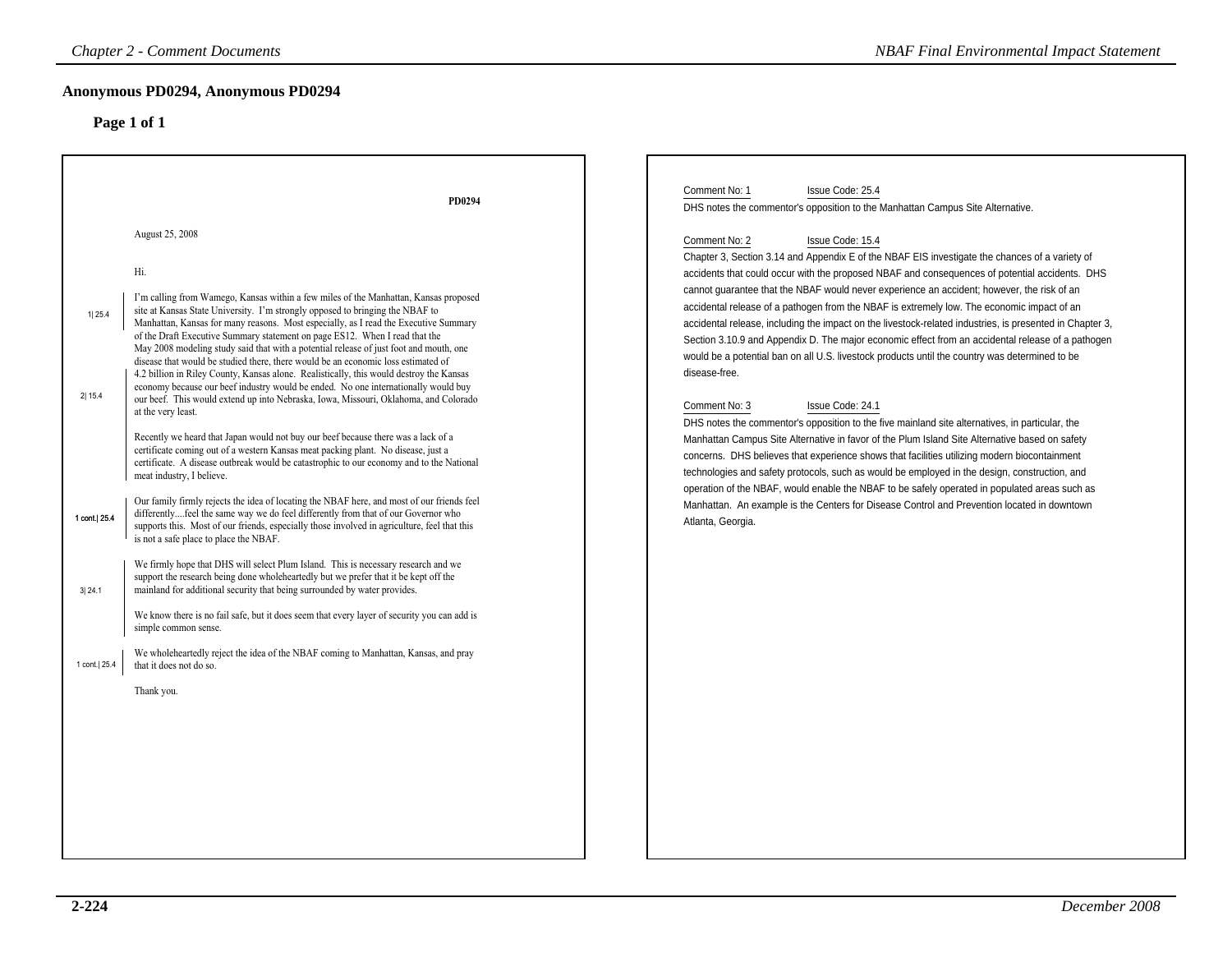# **Anonymous PD0297, Anonymous PD0297**

|                                  | <b>Chapter 2 - Comment Documents</b>                                                                                                                                                                                                                                                                                                                                                                                                                                                                                 | <b>NBAF Final Environmental Impact Statement</b>                                                                                                                                                                                                                                                                                                                                                                                                                                                                                                                                   |
|----------------------------------|----------------------------------------------------------------------------------------------------------------------------------------------------------------------------------------------------------------------------------------------------------------------------------------------------------------------------------------------------------------------------------------------------------------------------------------------------------------------------------------------------------------------|------------------------------------------------------------------------------------------------------------------------------------------------------------------------------------------------------------------------------------------------------------------------------------------------------------------------------------------------------------------------------------------------------------------------------------------------------------------------------------------------------------------------------------------------------------------------------------|
|                                  | Anonymous PD0297, Anonymous PD0297<br>Page 1 of 1                                                                                                                                                                                                                                                                                                                                                                                                                                                                    |                                                                                                                                                                                                                                                                                                                                                                                                                                                                                                                                                                                    |
|                                  | PD0297                                                                                                                                                                                                                                                                                                                                                                                                                                                                                                               | Comment No: 1<br>Issue Code: 5.0<br>DHS notes the commentor's opposition to the five mainland site alternatives.                                                                                                                                                                                                                                                                                                                                                                                                                                                                   |
| 1 5.0<br>2 25.4<br>1 cont.   5.0 | August 25, 2008<br>Hi.<br>I just sort of learned about the NBAF. I don't see how anybody can justify putting<br>something like that on the mainland or in Manhattan, Kansas.<br>I justit just scares me to death. I've read about hoof and mouth. That is so dangerous<br>to our whole country. I just can't believe you're going to do it.<br>My sister told me about it and I'm callingI justplease, please, keep it on an island, or<br>do it somewhere besides the United States and the mainland.<br>Thank you. | Comment No: 2<br>Issue Code: 25.4<br>DHS notes the commentor's opposition to the five mainland site alternatives, in particular, the<br>Manhattan Campus Site Alternative in favor of the Plum Island Site Alternative based on safety<br>concerns. The NBAF would be designed and constructed using modern biocontainment technologies,<br>and operated by trained staff and security personnel to ensure the maximum level of worker and<br>public safety and least risk to the environment in accordance with all applicable federal, state, and<br>local laws and regulations. |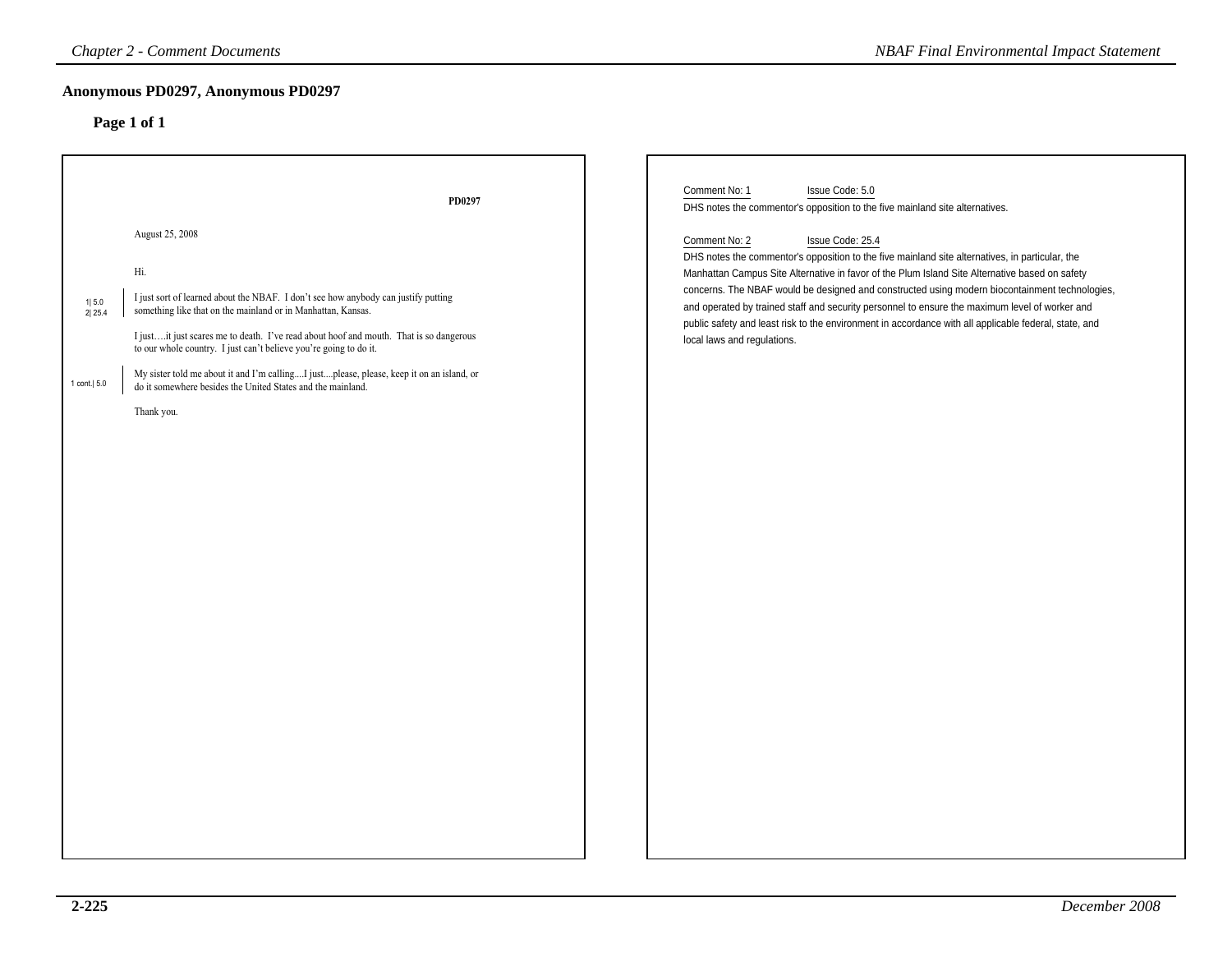| <b>Chapter 2 - Comment Documents</b>                                                                                                                                                                                                                                                                                                                                                                                                                                                                                                                                                                                                                                                                                                                                                                                                                                                                                                                                                                                                                                                                                                                                                                                                                                                                                | <b>NBAF Final Environmental Impact Statement</b>                                                                                                                                                                                                                                                                                                                                                                                                                                                                                                                                                                                                                                                                                                                                                                                                                                                                                                                                                                                                                                                                                                                                                                                                                                                                                                                                                                                                                                                                                                                                                                                                                                                                                                                                                                                                                                                                                                                                                                                                                                                                                                                                                                                        |
|---------------------------------------------------------------------------------------------------------------------------------------------------------------------------------------------------------------------------------------------------------------------------------------------------------------------------------------------------------------------------------------------------------------------------------------------------------------------------------------------------------------------------------------------------------------------------------------------------------------------------------------------------------------------------------------------------------------------------------------------------------------------------------------------------------------------------------------------------------------------------------------------------------------------------------------------------------------------------------------------------------------------------------------------------------------------------------------------------------------------------------------------------------------------------------------------------------------------------------------------------------------------------------------------------------------------|-----------------------------------------------------------------------------------------------------------------------------------------------------------------------------------------------------------------------------------------------------------------------------------------------------------------------------------------------------------------------------------------------------------------------------------------------------------------------------------------------------------------------------------------------------------------------------------------------------------------------------------------------------------------------------------------------------------------------------------------------------------------------------------------------------------------------------------------------------------------------------------------------------------------------------------------------------------------------------------------------------------------------------------------------------------------------------------------------------------------------------------------------------------------------------------------------------------------------------------------------------------------------------------------------------------------------------------------------------------------------------------------------------------------------------------------------------------------------------------------------------------------------------------------------------------------------------------------------------------------------------------------------------------------------------------------------------------------------------------------------------------------------------------------------------------------------------------------------------------------------------------------------------------------------------------------------------------------------------------------------------------------------------------------------------------------------------------------------------------------------------------------------------------------------------------------------------------------------------------------|
| Anonymous PD0299, Anonymous PD0299<br>Page 1 of 1                                                                                                                                                                                                                                                                                                                                                                                                                                                                                                                                                                                                                                                                                                                                                                                                                                                                                                                                                                                                                                                                                                                                                                                                                                                                   |                                                                                                                                                                                                                                                                                                                                                                                                                                                                                                                                                                                                                                                                                                                                                                                                                                                                                                                                                                                                                                                                                                                                                                                                                                                                                                                                                                                                                                                                                                                                                                                                                                                                                                                                                                                                                                                                                                                                                                                                                                                                                                                                                                                                                                         |
| PD0299<br>August 25, 2008<br>Yes.<br>I'd like to leave my comments for the possibility of having the facility in Manhattan,<br>Kansas, and I want to state that I am very much opposed to having it come to my<br>1 25.4<br>community.<br>I have been related to farming for at least three generations and there's very few places<br>left in the world where farming can take place because of growth, or population concerns,<br>or people not wanting to be around some of the affects that farming has. And I think this<br>is one area that needs to be protected for that reason.<br>I am very concerned about the possibility of things that could go wrong in the facility that<br>2 21.4<br>could affect the animals and the agriculture population in this area, which is huge. And I<br>very much want to state my concern for that and the fact that I think you need to know<br>there are a lot of people that are against this, that just felt like they could not fight the big<br>powers that be and the big voices from the officials of the state.<br>But, please know there are a lot of us that are very concerned about this and think that the<br>best place is Plum Island, where it has beenwhere it's not close to anything else, but<br>3 24.1<br>please not to Manhattan.<br>Thank you. | Comment No: 1<br>Issue Code: 25.4<br>DHS notes the commentor's opposition to the Manhattan Campus Site Alternative.<br>Comment No: 2<br>Issue Code: 21.4<br>DHS's mission is to study foreign animal and zoonotic (transmitted from animals to humans) diseases<br>that threaten our agricultural livestock and agricultural economy. The goal of NBAF is to prevent<br>these animal diseases from spreading in the United States through research into the transmission of<br>these animal diseases and the development of diagnostic tests, vaccines, and antiviral therapies.<br>The NBAF would provide state-of-the-art operating procedures and biocontainment features to<br>minimize the potential for laboratory-acquired infections and accidental releases. Section 3.14 and<br>Appendix E of the NBAF EIS, investigates the chances of a variety of accidents that could occur with<br>the proposed NBAF and consequences of potential accidents, including external events such as a<br>terrorist attack. Accidents could occur in the form of procedural violations (operational accidents),<br>natural phenomena accidents, external events, and intentional acts. Although some accidents are<br>more likely to occur than others (e.g., safety protocol not being followed), the chances of an<br>accidental release are low. Should the NBAF Record of Decision call for the design, construction, and<br>operations of the NBAF then site specific protocols and emergency response plans would be<br>developed, in coordination with local emergency response agencies that would consider the diversity<br>and density of human, livestock, and wildlife populations residing within the area. DHS would have<br>site-specific standard operating procedures and response plans in place prior to the initiation of<br>research activities at the proposed NBAF. Oversite of NBAF operations, as described in Section<br>2.2.2.6 of the NBAF EIS, will be conducted in part by the Institutional Biosafety Committee (IBC),<br>which includes community representative participation, and the APHIS Animal Research Policy and<br>Institutional Animal Care and Use Committee.<br>Comment No: 3<br>Issue Code: 24.1 |
|                                                                                                                                                                                                                                                                                                                                                                                                                                                                                                                                                                                                                                                                                                                                                                                                                                                                                                                                                                                                                                                                                                                                                                                                                                                                                                                     | DHS notes the commentor's opposition to the Manhattan Campus Site Alternative in favor of the Plum<br>Island Site Alternative based on risks to livestock. The NBAF would be designed and constructed<br>using modern biocontainment technologies, and operated by trained staff and security personnel to<br>ensure the maximum level of worker and public safety and least risk to the environment in<br>accordance with all applicable federal, state, and local laws and regulations.                                                                                                                                                                                                                                                                                                                                                                                                                                                                                                                                                                                                                                                                                                                                                                                                                                                                                                                                                                                                                                                                                                                                                                                                                                                                                                                                                                                                                                                                                                                                                                                                                                                                                                                                               |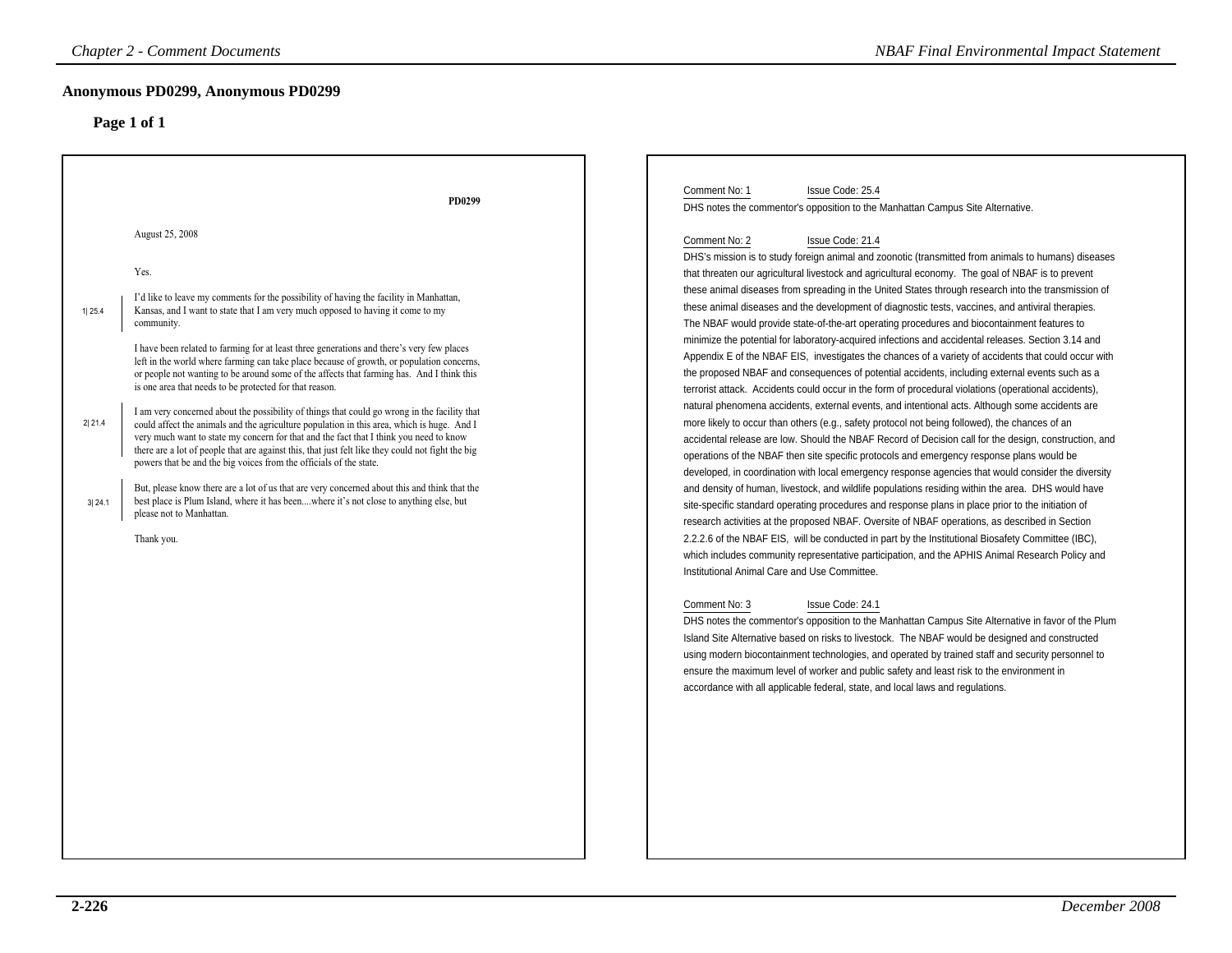### **Anonymous PD0300, Anonymous PD0300**

|                                                | <b>Chapter 2 - Comment Documents</b>                                                                                                                                                                                                                                                                                                                                                                                                                                                                                                                                                                                                                                                                                                                                                                                                                                                                                                                                                                                                                                     | <b>NBAF Final Environmental Impact Statement</b>                                                                                                                                                                                                                                                                                                                                                                                                                                                                                                                                                                                                                                                                                                                                                                                                                                                                                                                                                                                                                                                                                                                                                                                                                                                                                                                                                                                                                                                                                                                                                                                                                                                                                                                                                                                                                                                                                                                                                                                                                                                                                                                                                   |
|------------------------------------------------|--------------------------------------------------------------------------------------------------------------------------------------------------------------------------------------------------------------------------------------------------------------------------------------------------------------------------------------------------------------------------------------------------------------------------------------------------------------------------------------------------------------------------------------------------------------------------------------------------------------------------------------------------------------------------------------------------------------------------------------------------------------------------------------------------------------------------------------------------------------------------------------------------------------------------------------------------------------------------------------------------------------------------------------------------------------------------|----------------------------------------------------------------------------------------------------------------------------------------------------------------------------------------------------------------------------------------------------------------------------------------------------------------------------------------------------------------------------------------------------------------------------------------------------------------------------------------------------------------------------------------------------------------------------------------------------------------------------------------------------------------------------------------------------------------------------------------------------------------------------------------------------------------------------------------------------------------------------------------------------------------------------------------------------------------------------------------------------------------------------------------------------------------------------------------------------------------------------------------------------------------------------------------------------------------------------------------------------------------------------------------------------------------------------------------------------------------------------------------------------------------------------------------------------------------------------------------------------------------------------------------------------------------------------------------------------------------------------------------------------------------------------------------------------------------------------------------------------------------------------------------------------------------------------------------------------------------------------------------------------------------------------------------------------------------------------------------------------------------------------------------------------------------------------------------------------------------------------------------------------------------------------------------------------|
|                                                | Anonymous PD0300, Anonymous PD0300                                                                                                                                                                                                                                                                                                                                                                                                                                                                                                                                                                                                                                                                                                                                                                                                                                                                                                                                                                                                                                       |                                                                                                                                                                                                                                                                                                                                                                                                                                                                                                                                                                                                                                                                                                                                                                                                                                                                                                                                                                                                                                                                                                                                                                                                                                                                                                                                                                                                                                                                                                                                                                                                                                                                                                                                                                                                                                                                                                                                                                                                                                                                                                                                                                                                    |
| 1 21.4<br>2 21.4<br>3  15.4<br>4 21.4<br>5 5.0 | Page 1 of 1<br><b>PD0300</b><br>August 25, 2008<br>Hi.<br>I'm from Manhattan, Kansas and a lot of us didn't even realize what NBAF was until a<br>tornado hit a portion of this town on June $11th$ . Part of the tornado was an F5. The<br>controversy was about what if NBAF was here and an F5 or larger tornado hit it. We're<br>allwe're all worried about foot and mouth and all the pathogens that could accidentally<br>be let loose or intentionally. I don't want to be a target for terrorists. If the foot and<br>mouth ever got into the deer population, the whole United States economy would pretty<br>much come to a whoa for months or years.<br>This is just so scary. There is a wildlife industry out there, too. There would be no way<br>of stopping it, if it got loose.<br>An island seems to be the only place that could be semi-safe. If you have to build<br>something like that, please don't bring it out to the mid-west there amongst livestock or a<br>lot of people.<br>Please keep it in a safe island area.<br>Thank you very much. | Comment No: 1<br>Issue Code: 21.4<br>DHS notes the commenter's concern regarding potential tornado impacts to the NBAF. The NBAF<br>would be designed and built to withstand the normal meteorological conditions that are present within<br>the geographic area of the selected site (hurricanes, tornados, etc.). Given the nature of the facility,<br>more stringent building codes are applied to the NBAF than are used for homes and most<br>businesses, regardless of which NBAF site is chosen. The building would be built to withstand wind<br>pressures up to 170% of the winds which are expected to occur locally within a period of 50 years.<br>This means the building's structural system could resist a wind speed that is expected to occur, on<br>the average, only once in a 500 year period.<br>In the unlikely event that a 500-year wind storm strikes the facility, the interior BSL-3Ag and BSL-4<br>spaces would be expected to withstand a 200 mph wind load (commonly determined to be an F3<br>tornado). If the NBAF took a direct hit from an F3 tornado, the exterior walls and roofing of the<br>building would likely fail first. This breach in the exterior skin would cause a dramatic increase in<br>internal pressures leading to further failure of the building's interior and exterior walls. However, the<br>loss of these architectural wall components should actually decrease the overall wind loading applied<br>to the building, and diminish the possibility of damage to the building's primary structural system.<br>Since the walls of the BSL-3Ag and BSL-4 spaces would be reinforced cast-in-place concrete, those<br>inner walls would be expected to withstand the tornado.<br>Comment No: 2<br>Issue Code: 21.4<br>DHS notes the commentor's concern regarding a potential terrorist attack on the NBAF. Section 3.14<br>addresses accident scenarios, including external events such as a terrorist attack. A separate Threat<br>and Risk Assessment (designated as For Official Use Only) (TRA) was developed outside of the EIS<br>process in accordance with the requirements stipulated in federal regulations. The purpose of the |
|                                                |                                                                                                                                                                                                                                                                                                                                                                                                                                                                                                                                                                                                                                                                                                                                                                                                                                                                                                                                                                                                                                                                          | TRA was to identify potential vulnerabilities and weaknesses associated with the NBAF and are used<br>to recommend the most prudent measures to establish a reasonable level of risk for the security of<br>operations of the NBAF and public safety. Because of the importance of the NBAF mission and the<br>associated work with potential high-consequence biological pathogens, critical information related to<br>the potential for adverse consequences as a result of intentional acts has been incorporated into the<br>NEPA process.<br>Comment No: 3<br>Issue Code: 15.4<br>Chapter 3, Section 3.14 and Appendix E of the NBAF EIS investigate the chances of a variety of<br>accidents that could occur with the proposed NBAF and consequences of potential accidents. DHS<br>cannot guarantee that the NBAF would never experience an accident; however, the risk of an                                                                                                                                                                                                                                                                                                                                                                                                                                                                                                                                                                                                                                                                                                                                                                                                                                                                                                                                                                                                                                                                                                                                                                                                                                                                                                              |
|                                                |                                                                                                                                                                                                                                                                                                                                                                                                                                                                                                                                                                                                                                                                                                                                                                                                                                                                                                                                                                                                                                                                          | accidental release of a pathogen from the NBAF is extremely low. The economic impact of an<br>accidental release, including the impact on the livestock-related industries, is presented in Chapter 3,<br>Section 3.10.9 and Appendix D of the NBAF EIS. The major economic effect from an accidental<br>release of a pathogen would be a potential ban on all U.S. livestock products until the country was                                                                                                                                                                                                                                                                                                                                                                                                                                                                                                                                                                                                                                                                                                                                                                                                                                                                                                                                                                                                                                                                                                                                                                                                                                                                                                                                                                                                                                                                                                                                                                                                                                                                                                                                                                                       |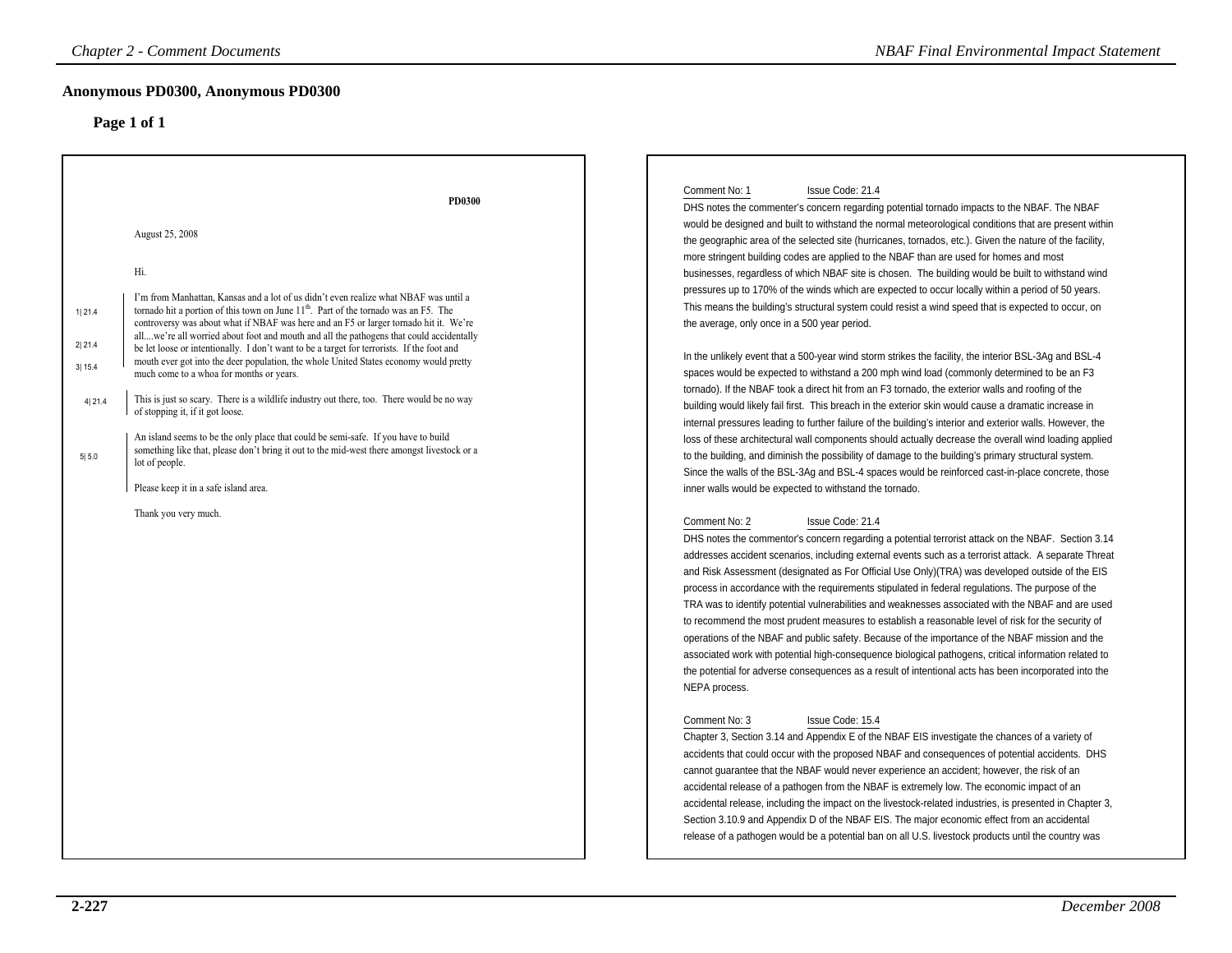#### determined to be disease-free."

#### Comment No: 4 Issue Code: 21.4

 The NBAF would provide state-of-the-art operating procedures and biocontainment features to minimize the potential for laboratory-acquired infections and accidental releases. The risk of an accidental release of a pathogen is extremely low. Should the NBAF Record of Decision call for the design, construction, and operation of the NBAF then site-specific protocols and emergency responseplans would be developed, in coordination with local emergency response agencies that would consider the diversity and density of human, livestock, and wildlife populations residing within the area. DHS would have site-specific standard operating procedures and response plans in place prior to the initiation of research activities at the NBAF. Section 3.8.9 of the NBAF EIS addresses existing and potentially applicable response plans that provide insight into some of the livestock and wildlife protective and mitigating measures that could be employed in the event of a pathogen release fromthe NBAF.*Comment Documents*<br> **Comment be the statement of the statement of the statement of the statement of the statement of the statement<br>
The RBAF work to detect a statement be statemental in the statement of the statement of t** 

#### Comment No: 5 Issue Code: 5.0

 DHS notes the commentor's opposition to the five mainland site alternatives, in particular, the Manhattan Campus Site Alternative in favor of the Plum Island Site Alternative based on safety concerns. DHS believes that experience shows that facilities utilizing modern biocontainment technologies and safety protocols, such as would be employed in the design, construction, and operation of the NBAF, would enable the NBAF to be safely operated in populated areas such as Manhattan. An example is the Centers for Disease Control and Prevention located in downtownAtlanta, Georgia.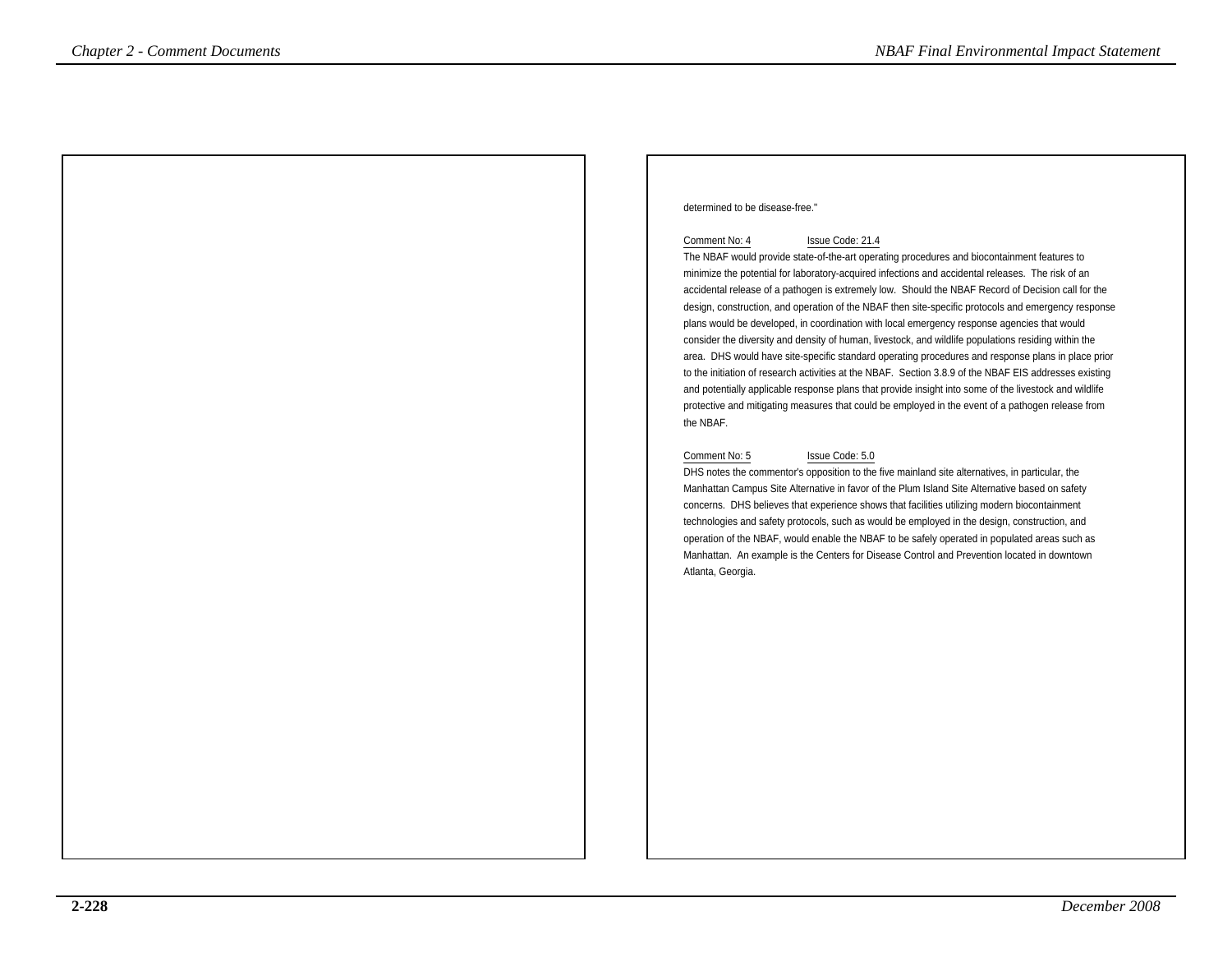|        | <b>Chapter 2 - Comment Documents</b>                                                                                                                                                                                                               | <b>NBAF Final Environmental Impact Statement</b>                                                                       |
|--------|----------------------------------------------------------------------------------------------------------------------------------------------------------------------------------------------------------------------------------------------------|------------------------------------------------------------------------------------------------------------------------|
|        | Anonymous PD0304, Anonymous PD0304<br>Page 1 of 1                                                                                                                                                                                                  |                                                                                                                        |
|        | PD0304                                                                                                                                                                                                                                             | Comment No: 1<br>Issue Code: 24.5<br>DHS notes the commentor's support for the Flora Industrial Park Site Alternative. |
|        | August 25, 2008                                                                                                                                                                                                                                    |                                                                                                                        |
| 1 24.5 | I am proud to be from Mississippi and would embrace an opportunity to locate a bio lab<br>in our state. We have many bright and talented students in Mississippi as well as a great<br>quality of life, and Mississippi definitely h<br>Thank you. |                                                                                                                        |
|        |                                                                                                                                                                                                                                                    |                                                                                                                        |
|        |                                                                                                                                                                                                                                                    |                                                                                                                        |
|        |                                                                                                                                                                                                                                                    |                                                                                                                        |
|        |                                                                                                                                                                                                                                                    |                                                                                                                        |
|        |                                                                                                                                                                                                                                                    |                                                                                                                        |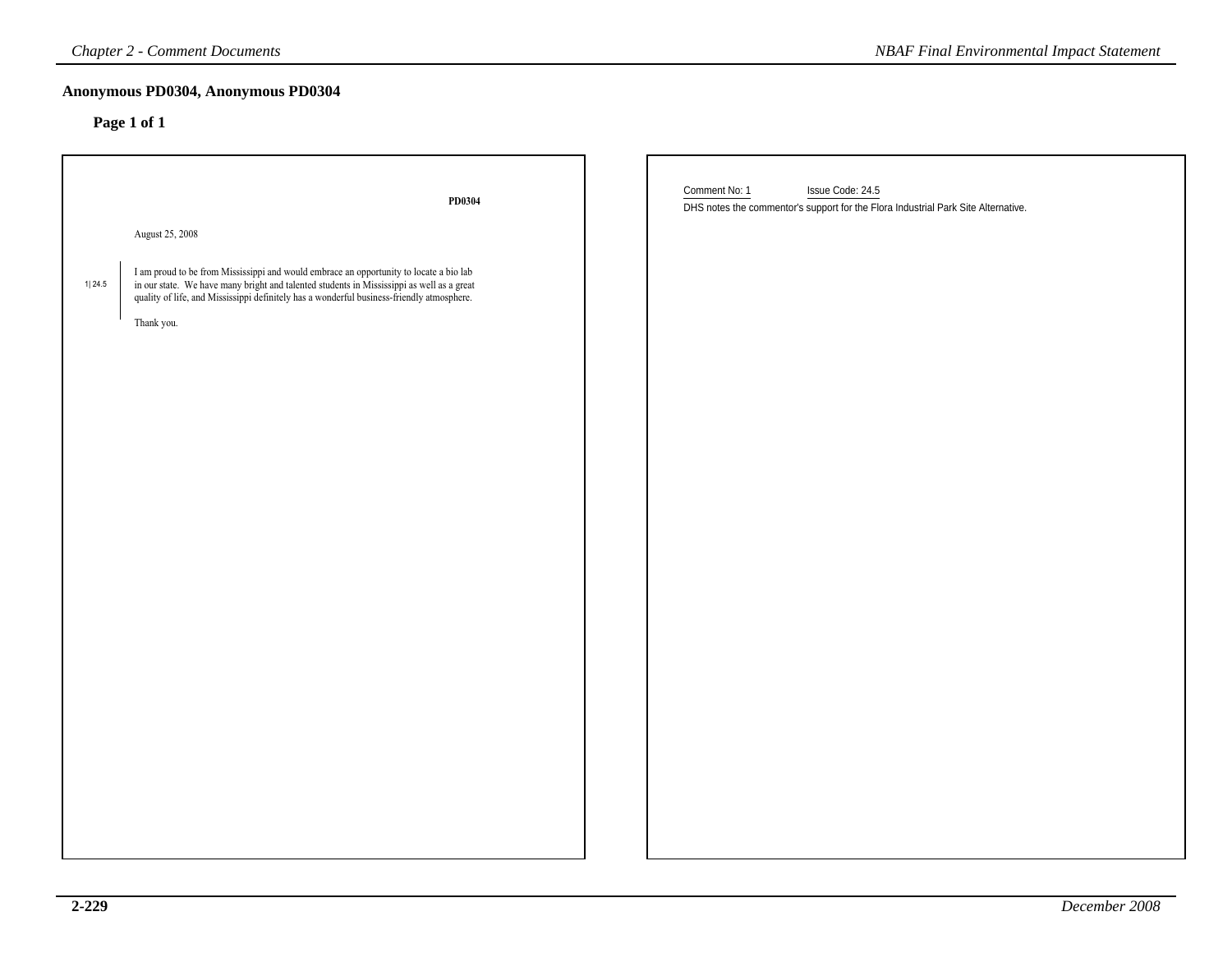|        | <b>Chapter 2 - Comment Documents</b>                                                                                                                                                                                            | <b>NBAF Final Environmental Impact Statement</b>                                                                       |
|--------|---------------------------------------------------------------------------------------------------------------------------------------------------------------------------------------------------------------------------------|------------------------------------------------------------------------------------------------------------------------|
|        | Anonymous PD0305, Anonymous PD0305<br>Page 1 of 1                                                                                                                                                                               |                                                                                                                        |
|        | PD0305                                                                                                                                                                                                                          | Comment No: 1<br>Issue Code: 24.5<br>DHS notes the commentor's support for the Flora Industrial Park Site Alternative. |
|        | August 25, 2008                                                                                                                                                                                                                 |                                                                                                                        |
|        | Yes.                                                                                                                                                                                                                            |                                                                                                                        |
| 1 24.5 | I was calling inI am in support of the National Bio and Agro Defense Facility being<br>built in Mississippi. I think it would really help our kids to be able to stay in Mississippi<br>after they graduate from college. So, I |                                                                                                                        |
|        | Thanks.                                                                                                                                                                                                                         |                                                                                                                        |
|        |                                                                                                                                                                                                                                 |                                                                                                                        |
|        |                                                                                                                                                                                                                                 |                                                                                                                        |
|        |                                                                                                                                                                                                                                 |                                                                                                                        |
|        |                                                                                                                                                                                                                                 |                                                                                                                        |
|        |                                                                                                                                                                                                                                 |                                                                                                                        |
|        |                                                                                                                                                                                                                                 |                                                                                                                        |
|        |                                                                                                                                                                                                                                 |                                                                                                                        |
|        |                                                                                                                                                                                                                                 |                                                                                                                        |
|        |                                                                                                                                                                                                                                 |                                                                                                                        |
|        |                                                                                                                                                                                                                                 |                                                                                                                        |
|        |                                                                                                                                                                                                                                 |                                                                                                                        |
|        |                                                                                                                                                                                                                                 |                                                                                                                        |
|        |                                                                                                                                                                                                                                 |                                                                                                                        |
|        |                                                                                                                                                                                                                                 |                                                                                                                        |
|        |                                                                                                                                                                                                                                 |                                                                                                                        |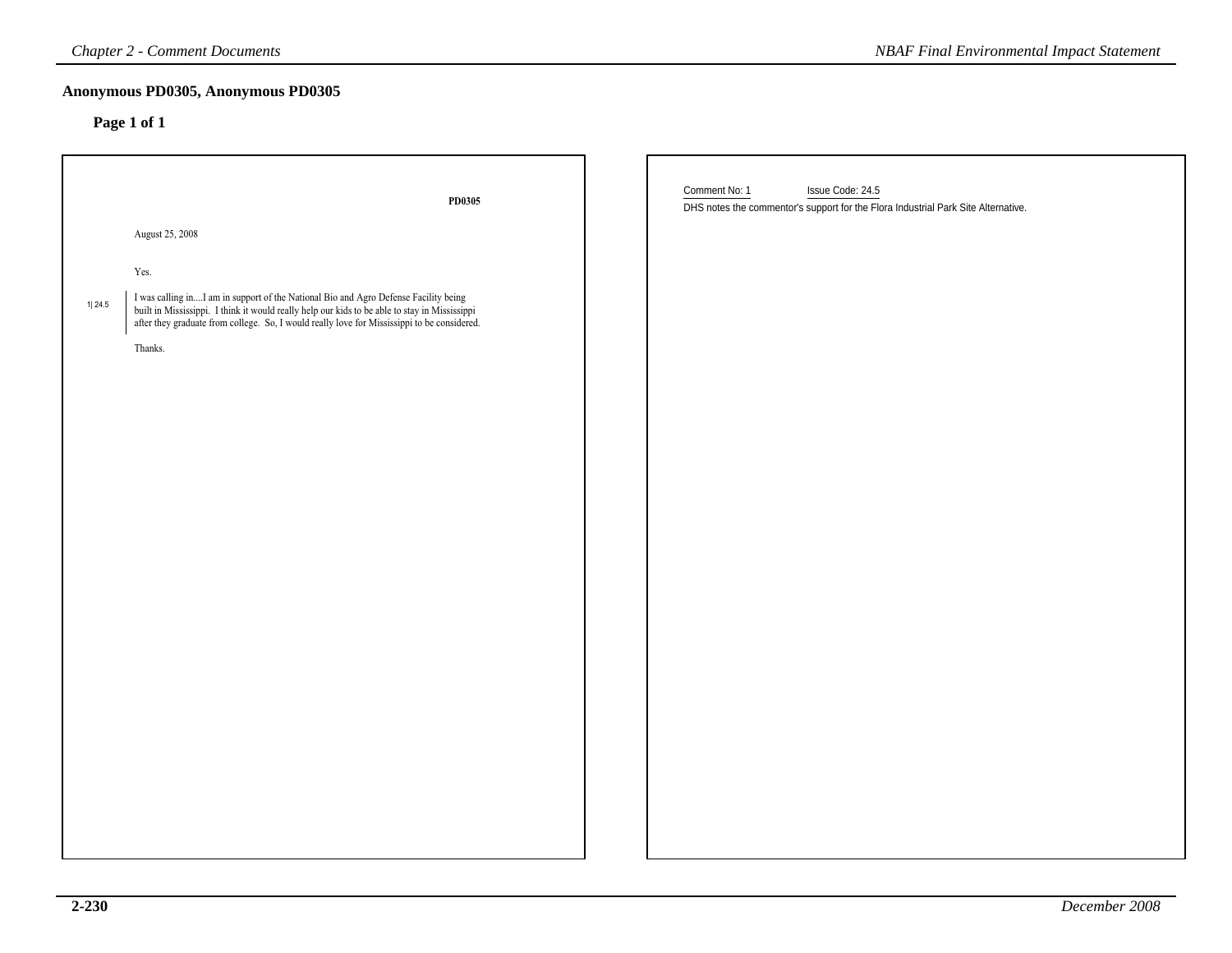### **Anonymous PD0306, Anonymous PD0306**

| <b>Chapter 2 - Comment Documents</b>                                                                                                                                                                                                                                                                                                                                                                                                                                                                                                                                                                                                                                                                                                                                                                                    | <b>NBAF Final Environmental Impact Statement</b>                                                                                                                                                                                                                                                                                                                                                                                                                                                                                                                                                                                                                                                                                                                                                                                                                                                                                                                                                                                                                                                                                           |
|-------------------------------------------------------------------------------------------------------------------------------------------------------------------------------------------------------------------------------------------------------------------------------------------------------------------------------------------------------------------------------------------------------------------------------------------------------------------------------------------------------------------------------------------------------------------------------------------------------------------------------------------------------------------------------------------------------------------------------------------------------------------------------------------------------------------------|--------------------------------------------------------------------------------------------------------------------------------------------------------------------------------------------------------------------------------------------------------------------------------------------------------------------------------------------------------------------------------------------------------------------------------------------------------------------------------------------------------------------------------------------------------------------------------------------------------------------------------------------------------------------------------------------------------------------------------------------------------------------------------------------------------------------------------------------------------------------------------------------------------------------------------------------------------------------------------------------------------------------------------------------------------------------------------------------------------------------------------------------|
| Anonymous PD0306, Anonymous PD0306<br>Page 1 of 1                                                                                                                                                                                                                                                                                                                                                                                                                                                                                                                                                                                                                                                                                                                                                                       |                                                                                                                                                                                                                                                                                                                                                                                                                                                                                                                                                                                                                                                                                                                                                                                                                                                                                                                                                                                                                                                                                                                                            |
| PD0306<br>August 25, 2008<br>Yes.<br>I'm calling to voice an opinion and I do not think that there should be any NBAF located<br>1 25.4<br>in Kansas. This is a cattle rich environment. The Flint Hills are the only ones that raise<br>the grass of that kind and some of the very best grass in the world for raising cattle, and it<br>is completely stupid to give a chance to introduce disease in this area. It would<br>2 15.4<br>completely destroy the economic system here as well as destroy the lives of many, many<br>people, and I do not want this in our area of, Kansas, Manhattan, Kansas State. And I<br>also don't think that it should even be on the mainland. I think you need to keep it<br>3 5.0<br>somewhere away. Use Plum Island. Re-do it. We don't need it here.<br>4 24.1<br>Thank you. | Comment No: 1<br>Issue Code: 25.4<br>DHS notes the commentor's opposition to the Manhattan Campus Site Alternative.<br>Comment No: 2<br>Issue Code: 15.4<br>Chapter 3, Section 3.14 and Appendix E of the NBAF EIS investigate the chances of a variety of<br>accidents that could occur with the proposed NBAF and consequences of potential accidents. DHS<br>cannot guarantee that the NBAF would never experience an accident; however, the risk of an<br>accidental release of a pathogen from the NBAF is extremely low. The economic impact of an<br>accidental release, including the impact on the livestock-related industries, is presented in Chapter 3,<br>Section 3.10.9 and Appendix D. The major economic effect from an accidental release of a pathogen<br>would be a potential ban on all U.S. livestock products until the country was determined to be<br>disease-free."<br>Comment No: 3<br>Issue Code: 5.0<br>DHS notes the commentor's opposition to the Manhattan Campus Site Alternative in favor of the Plum<br>Island Site Alternative based on risks to livestock. The NBAF would be designed and constructed |
|                                                                                                                                                                                                                                                                                                                                                                                                                                                                                                                                                                                                                                                                                                                                                                                                                         | using modern biocontainment technologies, and operated by trained staff and security personnel to<br>ensure the maximum level of worker and public safety and least risk to the environment in<br>accordance with all applicable federal, state, and local laws and regulations.<br>Comment No: 4<br>Issue Code: 24.1<br>DHS notes the commentor's opposition to the Manhattan Campus Site Alternative in favor of the Plum<br>Island Site Alternative.                                                                                                                                                                                                                                                                                                                                                                                                                                                                                                                                                                                                                                                                                    |
|                                                                                                                                                                                                                                                                                                                                                                                                                                                                                                                                                                                                                                                                                                                                                                                                                         |                                                                                                                                                                                                                                                                                                                                                                                                                                                                                                                                                                                                                                                                                                                                                                                                                                                                                                                                                                                                                                                                                                                                            |
|                                                                                                                                                                                                                                                                                                                                                                                                                                                                                                                                                                                                                                                                                                                                                                                                                         |                                                                                                                                                                                                                                                                                                                                                                                                                                                                                                                                                                                                                                                                                                                                                                                                                                                                                                                                                                                                                                                                                                                                            |
|                                                                                                                                                                                                                                                                                                                                                                                                                                                                                                                                                                                                                                                                                                                                                                                                                         |                                                                                                                                                                                                                                                                                                                                                                                                                                                                                                                                                                                                                                                                                                                                                                                                                                                                                                                                                                                                                                                                                                                                            |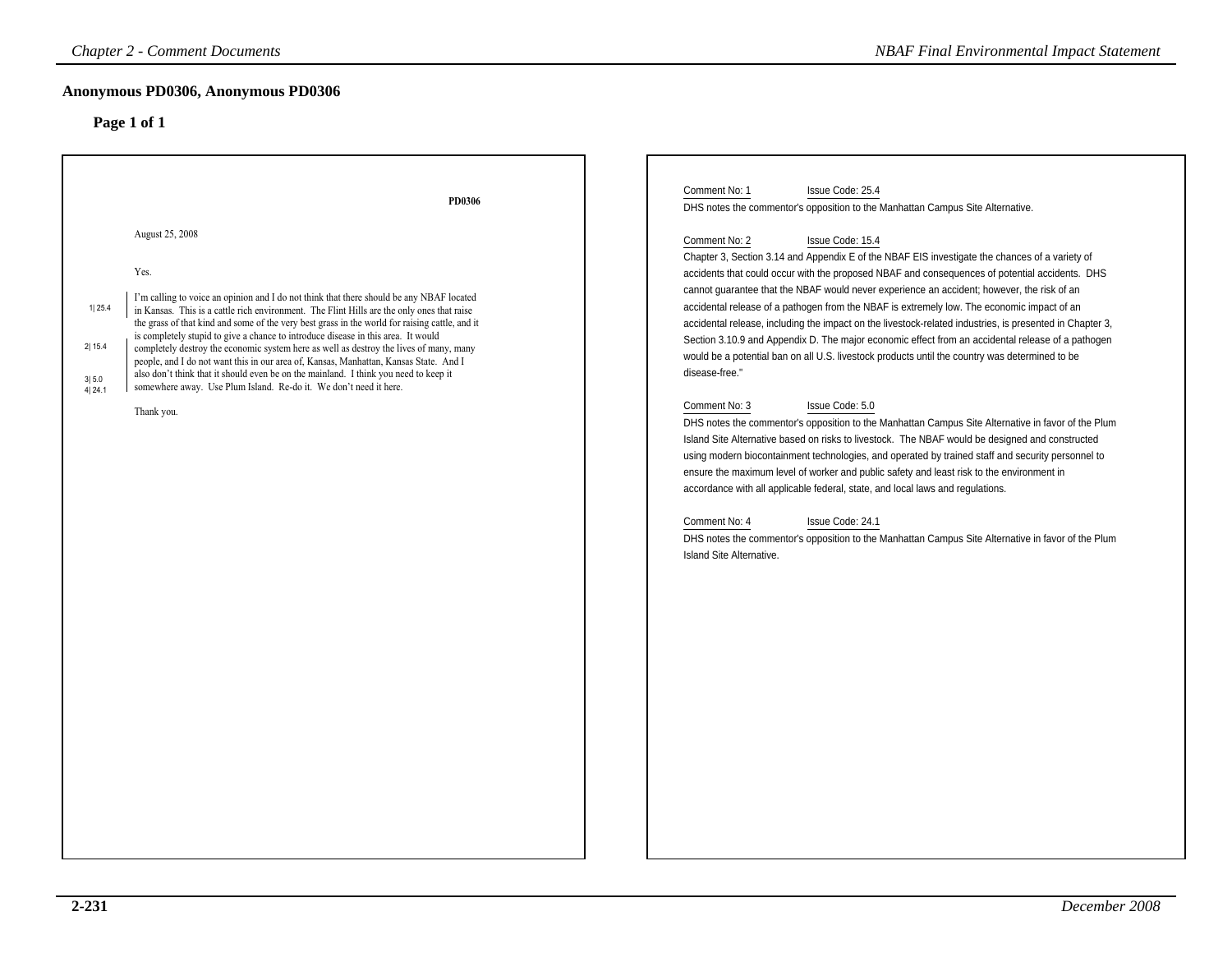|                  | <b>Chapter 2 - Comment Documents</b>                                                                                                                                                                                                                                                                                                                                                                                                                                                                                                                                                                                                                                                                                         | <b>NBAF Final Environmental Impact Statement</b>                                                                                                                                                                                                                                                                                                                                                                                                                                                                                                                                                                                                                                                                                                                                                                                                                                                                                                                                                                                                                                                                                                                                                                                                                                                                                                                                                                                                                                                                                                                                                                                                                                                                                                                                                                                                                                                                                                 |
|------------------|------------------------------------------------------------------------------------------------------------------------------------------------------------------------------------------------------------------------------------------------------------------------------------------------------------------------------------------------------------------------------------------------------------------------------------------------------------------------------------------------------------------------------------------------------------------------------------------------------------------------------------------------------------------------------------------------------------------------------|--------------------------------------------------------------------------------------------------------------------------------------------------------------------------------------------------------------------------------------------------------------------------------------------------------------------------------------------------------------------------------------------------------------------------------------------------------------------------------------------------------------------------------------------------------------------------------------------------------------------------------------------------------------------------------------------------------------------------------------------------------------------------------------------------------------------------------------------------------------------------------------------------------------------------------------------------------------------------------------------------------------------------------------------------------------------------------------------------------------------------------------------------------------------------------------------------------------------------------------------------------------------------------------------------------------------------------------------------------------------------------------------------------------------------------------------------------------------------------------------------------------------------------------------------------------------------------------------------------------------------------------------------------------------------------------------------------------------------------------------------------------------------------------------------------------------------------------------------------------------------------------------------------------------------------------------------|
|                  | Anonymous PD0310, Anonymous PD0310<br>Page 1 of 1                                                                                                                                                                                                                                                                                                                                                                                                                                                                                                                                                                                                                                                                            |                                                                                                                                                                                                                                                                                                                                                                                                                                                                                                                                                                                                                                                                                                                                                                                                                                                                                                                                                                                                                                                                                                                                                                                                                                                                                                                                                                                                                                                                                                                                                                                                                                                                                                                                                                                                                                                                                                                                                  |
| 1 25.4<br>2 21.4 | PD0310<br>August 25, 2008<br>Hi.<br>I'm from the Manhattan area. I just learned about the NBAF. I didn't know what it<br>meant before. A lot of people don't know what it means. We are very much against it<br>being here in Manhattan. I think it would ruin Kansas' economy if a slip-up happened. I<br>am afraidI have friends that told me about the hoof and mouth thing. That's just too<br>scary to bring to the states, I think.<br>We're trying toI'm trying to tell friends. We need to get the word out. Nobody knew<br>what NBAF meant. Hopefully, hopefully we can help get the word out so people can<br>stand up against this. We're just afraid some accident's going to happen.<br>Thank you.<br>Good bye. | Comment No: 1<br>Issue Code: 25.4<br>DHS notes the commentor's opposition to the Manhattan Campus Site Alternative. The evaluation of<br>an accidental release of foot and mouth disease virus is presented in Section 3.10.9 and Appendix D<br>of the NBAF EIS and includes national-scale economic consequences as well as local economic<br>consequences.<br>Comment No: 2<br>Issue Code: 21.4<br>DHS notes the commentor's concern regarding an accident. Text in Section 3.14, states that the<br>specific objective of the hazard identification is to identify the likelihood and consequences from<br>accidents or intentional subversive acts. In addition to identifying the potential for or likelihood of the<br>scenarios leading to adverse consequences, this analysis provides support for the identification of<br>specific engineering and administrative controls to either prevent a pathogen release or mitigate the<br>consequences of such a release. The NBAF would provide state-of-the-art operating procedures and<br>biocontainment features to minimize the potential for laboratory-acquired infections and accidental<br>releases. The risk of an accidental release of a pathogen is extremely low. Appendix B to the EIS<br>describes biocontainment lapses and laboratory acquired infections. Laboratory-acquired infections<br>have not been shown to be a threat to the community at large. Should the NBAF Record of Decision<br>call for the design, construction, and operations of the NBAF then site specific protocols would be<br>developed, in coordination with local emergency response agencies that would consider the diversity<br>and density of human, livestock, and wildlife populations residing within the local area. DHS would<br>have site-specific standard operating procedures and response plans in place prior to the initiation of<br>research activities at the proposed NBAF. |
|                  |                                                                                                                                                                                                                                                                                                                                                                                                                                                                                                                                                                                                                                                                                                                              |                                                                                                                                                                                                                                                                                                                                                                                                                                                                                                                                                                                                                                                                                                                                                                                                                                                                                                                                                                                                                                                                                                                                                                                                                                                                                                                                                                                                                                                                                                                                                                                                                                                                                                                                                                                                                                                                                                                                                  |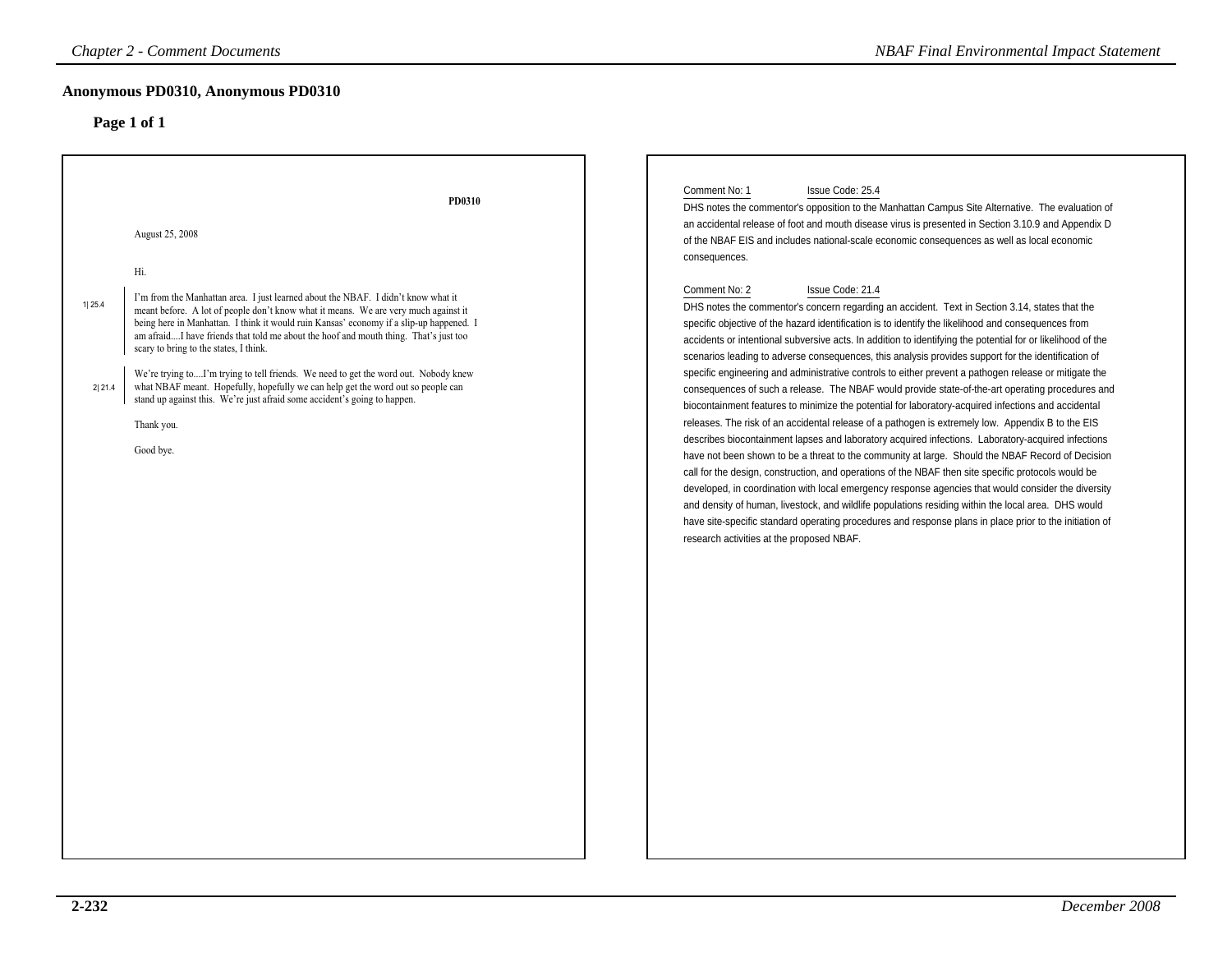| <b>Chapter 2 - Comment Documents</b>                                                                                                                                                                                                                                                                                                                                                                                                                                                                                                                                                                                                                                                                                                                       | <b>NBAF Final Environmental Impact Statement</b>                                                                                                                                                                                                                                                                                                                                                                                                                                                                                                                                                                                                                                                                                                                                                                                                                                                                                                                                                                                                                                                                                                                                                                                                                                                                                                                                                                                                                                                           |
|------------------------------------------------------------------------------------------------------------------------------------------------------------------------------------------------------------------------------------------------------------------------------------------------------------------------------------------------------------------------------------------------------------------------------------------------------------------------------------------------------------------------------------------------------------------------------------------------------------------------------------------------------------------------------------------------------------------------------------------------------------|------------------------------------------------------------------------------------------------------------------------------------------------------------------------------------------------------------------------------------------------------------------------------------------------------------------------------------------------------------------------------------------------------------------------------------------------------------------------------------------------------------------------------------------------------------------------------------------------------------------------------------------------------------------------------------------------------------------------------------------------------------------------------------------------------------------------------------------------------------------------------------------------------------------------------------------------------------------------------------------------------------------------------------------------------------------------------------------------------------------------------------------------------------------------------------------------------------------------------------------------------------------------------------------------------------------------------------------------------------------------------------------------------------------------------------------------------------------------------------------------------------|
| Anonymous PD0311, Anonymous PD0311<br>Page 1 of 1                                                                                                                                                                                                                                                                                                                                                                                                                                                                                                                                                                                                                                                                                                          |                                                                                                                                                                                                                                                                                                                                                                                                                                                                                                                                                                                                                                                                                                                                                                                                                                                                                                                                                                                                                                                                                                                                                                                                                                                                                                                                                                                                                                                                                                            |
| PD0311<br>August 25, 2008                                                                                                                                                                                                                                                                                                                                                                                                                                                                                                                                                                                                                                                                                                                                  | Comment No: 1<br>Issue Code: 25.3<br>DHS notes the commentor's opposition to the Umstead Research Farm Site Alternative.<br>Comment No: 2<br>Issue Code: 21.3<br>DHS notes the commentor's concern regarding safety protocols. Text in Section 3.14 of the NBAF                                                                                                                                                                                                                                                                                                                                                                                                                                                                                                                                                                                                                                                                                                                                                                                                                                                                                                                                                                                                                                                                                                                                                                                                                                            |
| Hi.<br>I'm a resident in North Carolina, near (inaudible) and I am opposed to the facility being<br>1 25.3<br>located here. I have a PhD in molecular biology and so I do understand the way the<br>technology works, and I know that its possible that it can be donelots of things can be<br>done safely, but with this particular type of work, I think there is a risk of agents not<br>being completely controlled, and not being worked, just because of the nature of having<br>2 21.3<br>people go in and out. And so, I don't think that this is a good use of our resources. We<br>have plenty of other ways to generate jobs in this field without getting into the warfare<br>aspect.<br>So, thanks very much for hearing my comments.<br>Bye. | EIS states that the specific objective of the hazard identification is to identify the likelihood and<br>consequences from accidents or intentional subversive acts. In addition to identifying the potential for<br>or likelihood of the scenarios leading to adverse consequences, this analysis provides support for the<br>identification of specific engineering and administrative controls to either prevent a pathogen release<br>or mitigate the consequences of such a release. The NBAF would provide state-of-the-art operating<br>procedures and biocontainment features to minimize the potential for laboratory-acquired infections<br>and accidental releases. The risk of an accidental release of a pathogen is extremely low.<br>%Appendix B to the NBAF EIS describes biocontainment lapses and laboratory acquired infections in<br>the United States and world-wide. Laboratory-acquired infections have not been shown to be a threat<br>to the community at large. Should the NBAF Record of Decision call for the design, construction, and<br>operations of the NBAF then site specific protocols would be developed, in coordination with local<br>emergency response agencies that would consider the diversity and density of human, livestock, and<br>wildlife populations residing within the local area. DHS would have site-specific standard operating<br>procedures and response plans in place prior to the initiation of research activities at the proposed<br>NBAF. |
|                                                                                                                                                                                                                                                                                                                                                                                                                                                                                                                                                                                                                                                                                                                                                            | DHS also notes commentor's concern that NBAF may be involved in warfare research. Chapter 1,<br>Section 1.1 of the NBAF EIS clearly identifies NBAF's mission as defensive which would preclude<br>involvement in offensive bioweapons research or development. The international treaty known as the<br>Biological and Toxin Weapons Convention, to which the United States is a signatory, prohibits the<br>development, production, stockpiling and acquisition of such weapons. DHS's mission is to study<br>foreign animal and zoonotic (transmitted from animals to humans) diseases that threaten our<br>agricultural livestock and agricultural economy. The goal of NBAF is to prevent these animal<br>diseases from spreading in the United States through research into the transmission of these animal<br>diseases and the development of diagnostic tests, vaccines, and antiviral therapies.                                                                                                                                                                                                                                                                                                                                                                                                                                                                                                                                                                                                |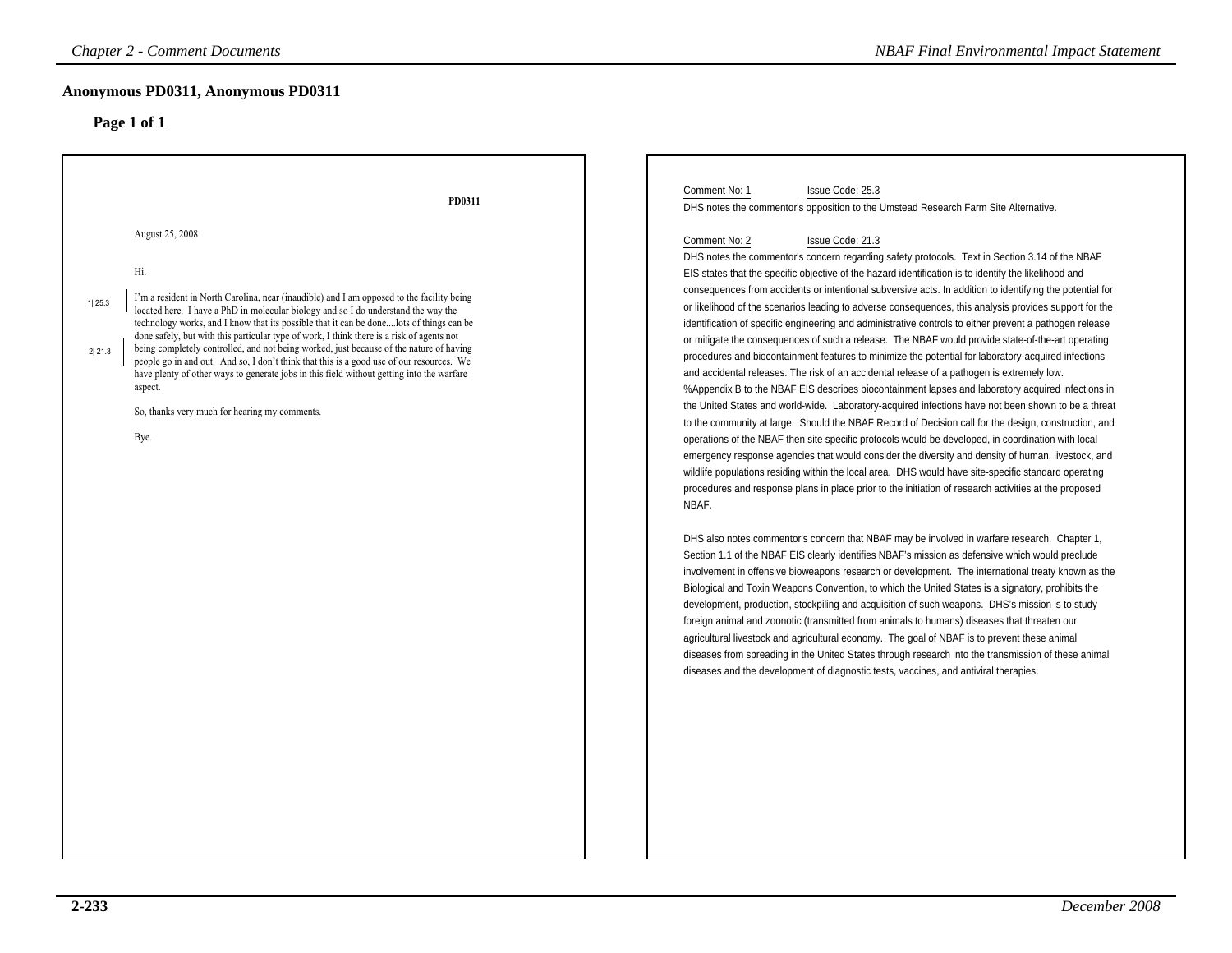| <b>Chapter 2 - Comment Documents</b>                                                                                                                                                                                                                                                                                                                                                                                                                                                                                                                                                                                                                                                                                                                                                                                                                                                                                                                                                                                                                                                                                                                                                                                                                                                                                                                                                                                                                                                                                                                                                                                                                                                                                                                                                                                                                                                                    | <b>NBAF Final Environmental Impact Statement</b>                                                                                                                                                                                                                                                                                                                                                                                                                                                                                                                                                                                                                                                                                                                                                                                                                                                                                                                                                                                                                                                                                                                                                                                                                                                                                                                                                                                                                                                                                                                                                                                                                                                                                                                                                                                                                                                                                                                                                                                                                                                                                                                                                                                                                                                                                                                                                                                                                                                                                                                                                                                                                                                                                                                                                                                                                                                                                                                                                                                                                                                                                             |
|---------------------------------------------------------------------------------------------------------------------------------------------------------------------------------------------------------------------------------------------------------------------------------------------------------------------------------------------------------------------------------------------------------------------------------------------------------------------------------------------------------------------------------------------------------------------------------------------------------------------------------------------------------------------------------------------------------------------------------------------------------------------------------------------------------------------------------------------------------------------------------------------------------------------------------------------------------------------------------------------------------------------------------------------------------------------------------------------------------------------------------------------------------------------------------------------------------------------------------------------------------------------------------------------------------------------------------------------------------------------------------------------------------------------------------------------------------------------------------------------------------------------------------------------------------------------------------------------------------------------------------------------------------------------------------------------------------------------------------------------------------------------------------------------------------------------------------------------------------------------------------------------------------|----------------------------------------------------------------------------------------------------------------------------------------------------------------------------------------------------------------------------------------------------------------------------------------------------------------------------------------------------------------------------------------------------------------------------------------------------------------------------------------------------------------------------------------------------------------------------------------------------------------------------------------------------------------------------------------------------------------------------------------------------------------------------------------------------------------------------------------------------------------------------------------------------------------------------------------------------------------------------------------------------------------------------------------------------------------------------------------------------------------------------------------------------------------------------------------------------------------------------------------------------------------------------------------------------------------------------------------------------------------------------------------------------------------------------------------------------------------------------------------------------------------------------------------------------------------------------------------------------------------------------------------------------------------------------------------------------------------------------------------------------------------------------------------------------------------------------------------------------------------------------------------------------------------------------------------------------------------------------------------------------------------------------------------------------------------------------------------------------------------------------------------------------------------------------------------------------------------------------------------------------------------------------------------------------------------------------------------------------------------------------------------------------------------------------------------------------------------------------------------------------------------------------------------------------------------------------------------------------------------------------------------------------------------------------------------------------------------------------------------------------------------------------------------------------------------------------------------------------------------------------------------------------------------------------------------------------------------------------------------------------------------------------------------------------------------------------------------------------------------------------------------------|
| Anonymous PD0312, Anonymous PD0312<br>Page 1 of 1                                                                                                                                                                                                                                                                                                                                                                                                                                                                                                                                                                                                                                                                                                                                                                                                                                                                                                                                                                                                                                                                                                                                                                                                                                                                                                                                                                                                                                                                                                                                                                                                                                                                                                                                                                                                                                                       |                                                                                                                                                                                                                                                                                                                                                                                                                                                                                                                                                                                                                                                                                                                                                                                                                                                                                                                                                                                                                                                                                                                                                                                                                                                                                                                                                                                                                                                                                                                                                                                                                                                                                                                                                                                                                                                                                                                                                                                                                                                                                                                                                                                                                                                                                                                                                                                                                                                                                                                                                                                                                                                                                                                                                                                                                                                                                                                                                                                                                                                                                                                                              |
| PD0312<br>August 25, 2008<br>Hi.<br>Thank you for giving us equal time. I just wish we had more than 60 daysdidn't find<br>1 4.0<br>out about it in time to really get on the stick and let people know.<br>Local newspapers, K State, KSU, are all for it. They kind of brought it under the radar.<br>Any comments we make to the paper are usually butchered up and made to look stupid.<br>They've minimized any risk about this. I'm a livestock producer, it worries me to death.<br>The meetings were held at K-State Union, which the whole parking lot was tore up, and<br>a huge crane was out there. In order to get to there, you had to take a shuttle bus. Well,<br>the farmers and ranchers just didn't have the time to mess around.<br>2 4.0<br>I went, and there was maybe 30 people, professors, and pharmaceutical people, all signed<br>up in front of me. I was there an hour and ten minutes early. We didn't start until an<br>hour or so late, waiting for Governor Sebelius, so a lot of people that wanted to talk,<br>could not talk.<br>I had to work at night. Several people that I know that wanted to talk had to work at<br>night, so we couldn't come back for it. It's just been kind of railroaded through. I think<br>it's going to ruin the Nation if it gets put in the mainland. It needs to be kept on an<br>3 5.0<br>island. It needs to be kept safe. I can't imagine any government officials coming up with<br>4 25.4<br>this and wanting to put it here. Please don't.<br>This scares me to death. I know there's a need for this, but it's got to be on an island or<br>someplace. England had the big scare, and they're still recovering from it. A couple<br>3 cont.   5.0<br>other countries are now going to put their stuff on islands. Please take note of that, and<br>please, please don't endanger our U.S. citizens.<br>Thank you very much. | Comment No: 1<br>Issue Code: 4.0<br>DHS notes the commentor's opinion regarding the length of the public comment period. CEQ<br>regulation 40 CFR 1506.10(c) requires that a minimum of 45 days be allowed for public comment on<br>the NBAF Draft EIS. A period of 60 days was provided for public review and comment on the NBAF<br>Draft EIS, which spanned from June 27 through August 25, 2008. During this comment period, public<br>meetings were held in of the vicinity of the NBAF site alternatives and in Washington, D.C. DHS also<br>accepted comments submitted by mail, toll-free telephone and fax lines, and online through the NBAF<br>Web page (http://www.dhs.gov/nbaf). All comments, both oral and written, received during the<br>comment period were given equal consideration and were responded to in the NBAF Final EIS.<br>Comment No: 2<br><b>Issue Code: 4.4</b><br>DHS notes the commentor's opinions regarding the Manhattan public meetings but disagrees with the<br>characterization that the meetings prevented interested persons from speaking. Regarding the<br>afternoon session, DHS contends that the meeting started on time and speakers were called to make<br>their formal comments in the order that they registerd to speak. When Governor Sebelius' turn came<br>to speak and she was not present, she was skipped and the next name was called. When the<br>Governor did arrive, she was inserted into the speaking rotation as a courtesy. Afterwards, the<br>formal comment period continued. All persons wishing to speak were afforded the opportunity to do<br>so both at the afternoon session as well as at the evening session. DHS does recognize that it is not<br>possible to hold a public hearing at a time and place that is convenient to every interested person,<br>and therefore provides alternate means of submitting comments to provide multiple opportunities to<br>participate in the NEPA process. In addition to oral comment at the public meetings, DHS also<br>accepted comments submitted by mail, toll-free telephone and fax lines, and online through the NBAF<br>Web page (http://www.dhs.gov/nbaf). All comments, both oral and written, received during the<br>comment period were given equal consideration and have been responded to in this NBAF Final EIS.<br>Issue Code: 5.0<br>Comment No: 3<br>DHS notes the commentor's opposition to the five mainland site alternatives, in particular, the<br>Manhattan Campus Site Alternative in favor of the Plum Island Site Alternative based on safety<br>concerns. DHS believes that experience shows that facilities utilizing modern biocontainment<br>technologies and safety protocols, such as would be employed in the design, construction, and<br>operation of the NBAF, would enable the NBAF to be safely operated in populated areas such as<br>Manhattan. An example is the Centers for Disease Control and Prevention located in downtown<br>Atlanta, Georgia.<br>Comment No: 4<br>Issue Code: 25.4<br>DHS notes the commentor's opposition to the Manhattan Campus Site Alternative. |